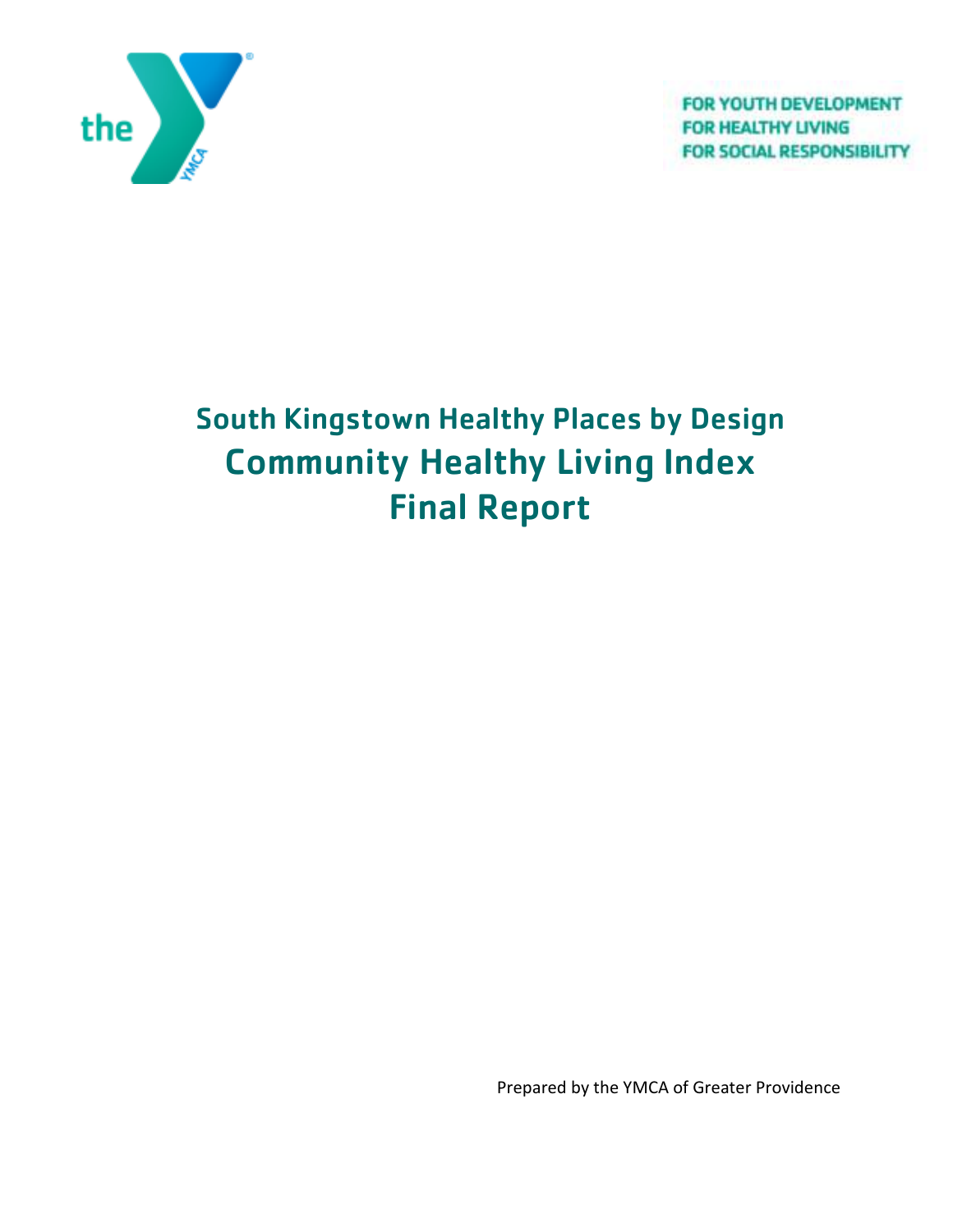# Introduction

At the Y, strengthening community is our cause. Throughout our history we have responded to the nation's most pressing social needs. YMCA of the USA created Community Healthy Living Index (CHLI) in response to our nation's rising chronic disease rates. The CHLI assessment process is a way of understanding one's stage of development within the process of creating sustainable change in support of healthy living. The CHLI compares this process to the work of planting an apple orchard. Just as a farmer starts small by planting seeds and then provides appropriate care for each state of the trees' development until harvest, the Y believes that all communities have the potential to be nourished through the process of change until they become an environment that strongly supports healthy eating and active living. CHLI can help communities transform themselves to provide the best opportunities for individuals and families to be active, eat right and live healthier.

Here in Rhode Island, the YMCA of Greater Providence partnered with the Rhode Island Department of Health to include the Community Healthy Living Index (CHLI) tool within the community assessment process for the RI Healthy Places by Design project. As part of South Kingstown Healthy Places by Design, the YMCA of Greater Providence collaborated with their colleagues at the South County YMCA to implement the CHLI with community members. Overall, those who live and work in South Kingstown feel very positive about their community, however they also recognize the potential to improve the level at which the community supports a healthy lifestyle for all community members.

# Methodology

The CHLI assessment tools were developed in partnership with experts from Stanford, Harvard, and St. Louis Universities with support from the Center for Disease Control (CDC) and Robert Wood Johnson Foundation (RWJF). Reviewed by an advisory task force, tools were pilot tested using scientific methods to ensure reliability and validity<sup>1</sup>.

In South Kingstown, Rhode Island the South County branch of the Greater Providence YMCA, convened six groups of adult residents, youth residents and community stakeholders; fifty-six people total, to complete the CHLI assessment process. Participants were selected to be geographically/demographically representative of the town, and to be representative of difference stakeholder groups: community leaders, business owners and residents, etc.

The following three groups completed the CHLI Neighborhood Assessment: Peace Dale residents (organized by Johnnycake Center), Wakefield residents (organized by Thundermist Health Center) and South Kingstown Youth (organized by the YMCA). The following two groups completed the CHLI Community At Large assessment: Town of South Kingstown employees, comprised of staff from multiple departments; and a community stakeholders group, comprised of business owners/managers and residents. Each group of participants met once to learn about the CHLI, completed a week-long observation and then reconvened to complete the CHLI

<sup>-</sup>1 http://www.ymca.net/chli-about/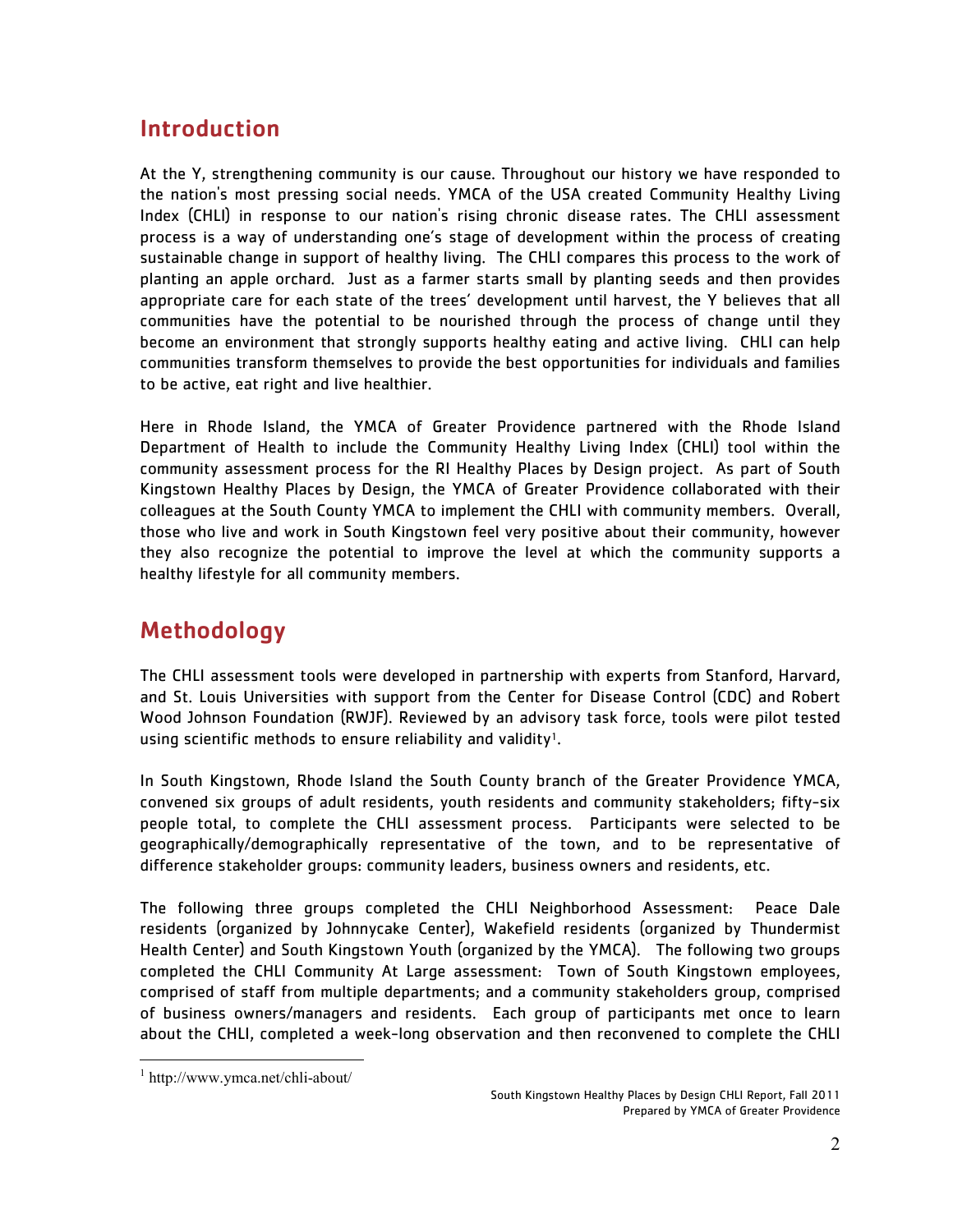assessment. Each group gave the Town or neighborhood assessed a score and then scores were averaged together to reflect the overall score for the Town.

The power of the CHLI tool is in the process of the assessment. The CHLI process is centered around the participation of community residents and stakeholders assessing their own environment and reflecting on their experiences within their own environment. In order to complete the CHLI assessment, each group of residents and community stakeholders must review every CHLI assessment indicator and come to consensus on the score that is best reflective of their community. The indicator categories are Neighborhood Design, Physical Environment related to Physical Activity, Physical Environment related to Food/Nutrition, Safety and Collaborative Capacity/Community Engagement.

The benefit of this approach is the depth of community engagement and authentic voice that residents and community leaders have within the assessment process. The CHLI measures the health of a neighborhood as its residents and stakeholders experience it, resulting in both useful data and also an empowering process for residents. For example, if we are looking at the number of public spaces available for residents to use to engage in physical activity, the CHLI looks at not only if such spaces are available, but also explores the extent to which they may or may not be utilized and why. Overall, this approach results in a comprehensive understanding of the intricacies of a community's health as experienced by those living and working in that community. It also builds a group of empowered residents and stakeholders who are positioned to begin brainstorming resident-driven solutions to challenges that may have emerged through the assessment process.

The CHLI Scores shared in this report were calculated by Y-USA's national CHLI data tool. The CHLI Findings are a summary of the individual indicator responses included in the CHLI assessments. The CHLI scores shared in this report were calculated by Y-USA's national CHLI data tool. Each assessment has an individual score and all scores were then averaged to find the overall Town score. The *Emerging Community Issues* shared in this report are compiled through a synthesis of CHLI assessment responses, CHLI observation tool summary and discussion items shared by participants. They are framed in terms of the focus areas of the South Kingstown Healthy Places by Design project: Walking and Biking, Access to Healthy Food, Access to Recreation and Villages.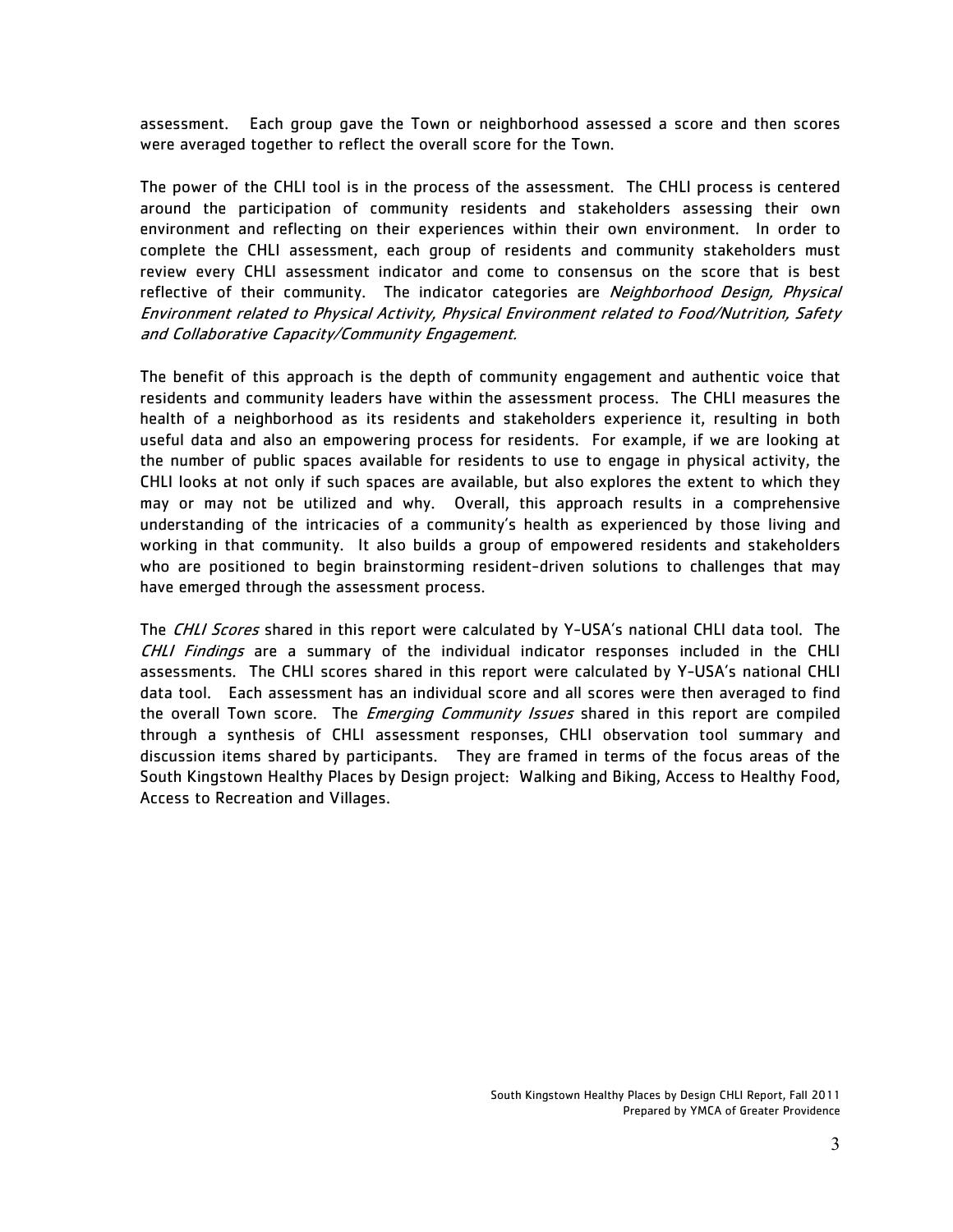# Community Health Living Index (CHLI) Results Summary

#### Assessment Period: October 6-October 26, 2011

The Town of South Kingstown, working with the South County YMCA, sought to assess the community's support for healthy living in the places where people live, work, learn, and play through the administration of a Community Healthy Living Index (CHLI) assessment. The CHLI specifically assesses access to healthy food and opportunities for physical activity. The information collected through this process will be used to develop policies that are supportive of healthy lifestyles as part of the Healthy

Places by Design project. Information gathered will be kept anonymous.

### CHLI Process:

- 56 participants/6 groups
- One training meeting/week long observation period/final debrief meeting

#### About the CHLI

The CHLI assessment process is a way of understanding one stage of development within the process of creating sustainable change in support of healthy living. The CHLI compares this process to the work of planting an apple orchard. Just as a farmer



REMEMBER, TREES DON'T GROW OVERNIGHT. GROWTH TAKES TIME AND COMMITMENT.

starts small by planting seeds and then provides appropriate care for each state of the trees' development until harvest, so too can you nourish through the process of change until you create an environment that strongly supports healthy eating and active living.

#### South Kingstown's Assessment Results

Nourishing a Root System- Efforts up to this point have provided roots for growth such that half the time there are opportunities for health eating and physical activity. At this stage of development, it's important to celebrate these successes. But to continue encouraging the growth necessary for a rich harvest, there is still a lot of work ahead.

#### What You Told Us…

#### Walking and Biking

- Sidewalks in the town center are in good condition; however there is a need for improved & additional sidewalks, especially near schools & recreation areas.
- The bike path is seen as an important community asset.
- Speed of drivers is a concern.
- There is a need for increased walking/biking options between villages.

#### Access to Recreation

- There are a variety of parks & recreation areas available throughout the town but many are not accessible by walking, biking or public transit.
- There is a demand for additional public restroom facilities and bubblers at recreation areas.
- There is a need for more affordable, indoor recreation options.
- Financial aid & scholarship options for recreational programming need to be publicized.

#### Healthy Food

- There are fresh fruits & vegetables available in South Kingstown, but they are not affordable for all residents.
- The majority of local restaurants do not support healthy choices.
- Farmers markets & farm stand are a valuable community asset, however many residents consider them to be more expensive than food stores.

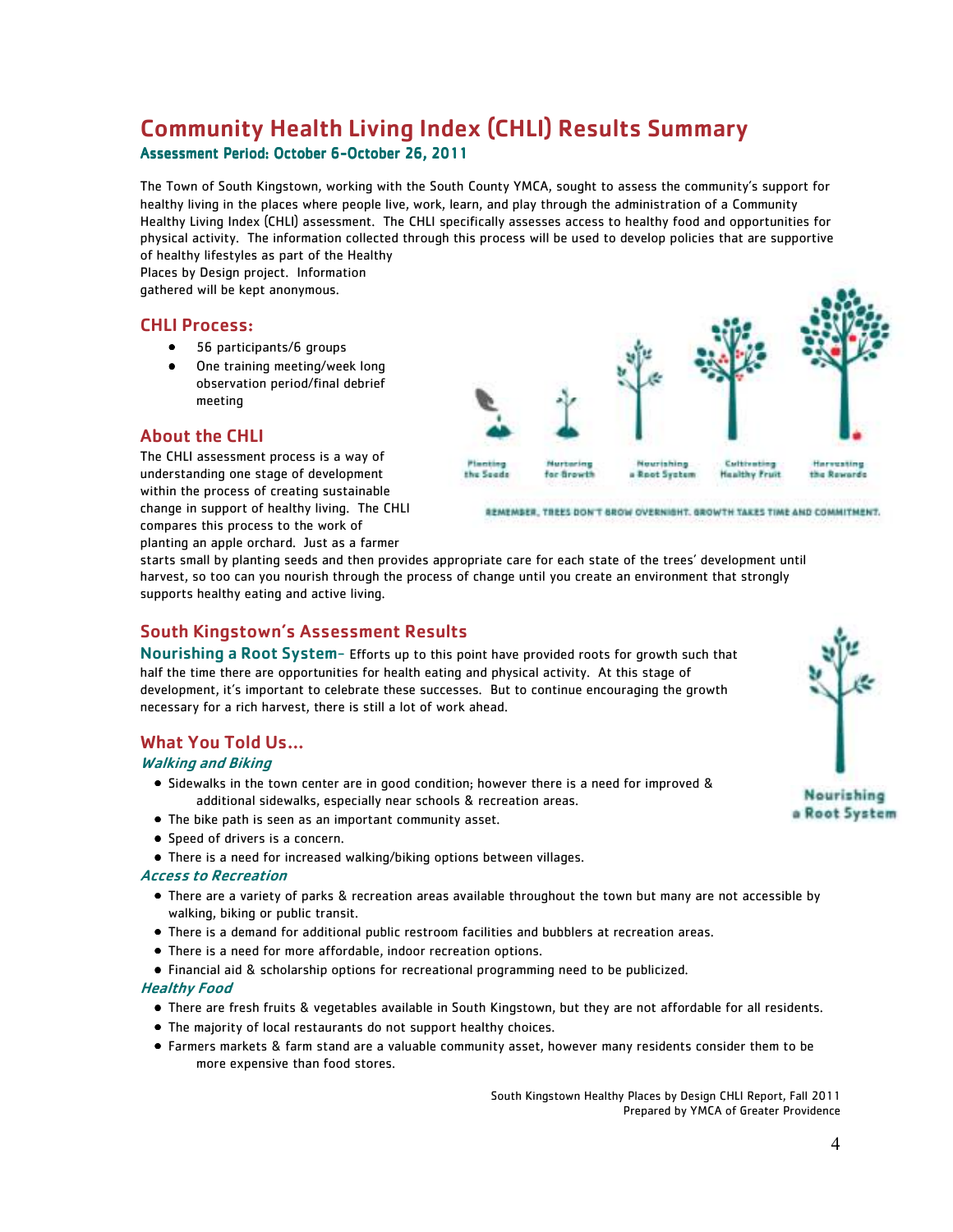# Individual CHLI Assessment Scores

### Village of Wakefield Neighborhood Assessment

Nourishing a Root System  $-$  Celebrate these successes, but to continue encouraging the growth necessary for a rich harvest, you still have a lot of work ahead of you. Based on your assessment, there is an even balance between aspects of your environment that provide strong supports for people to be active and eat healthy foods and other areas that do not and need more work. You are at a midpoint in a developmental process.

### Village of Peace Dale Neighborhood Assessment

Nourishing a Root System - Celebrate these successes. But to continue encouraging the growth necessary for a rich harvest, you still have a lot of work ahead of you. Based on your assessment, there is an even balance between aspects of your environment that provide strong supports for people to be active and eat healthy foods and other areas that do not and need more work. You are at a midpoint in a developmental process.

### South Kingstown Youth Neighborhood Assessment

Cultivating Healthy Fruit – There are opportunities to eat healthy food and be active. You are in the fourth state of a developmental process. For those in your environment, the healthy choice is often the easy choice. Soon, with a bit more work you will harvest the full rewards of your efforts. Long-term, sustainable growth requires multiple, diverse stakeholders and real commitment.

### Town of South Kingstown Community at Large Assessment

Nourishing a Root System  $-$  Celebrate these successes. But to continue encouraging the growth necessary for a rich harvest, you still have a lot of work ahead of you. Based on your assessment, there is an even balance between aspects of your environment that provide strong supports for people to be active and eat healthy foods and other areas that do not and need more work. You are at a midpoint in a developmental process.

Nourishing a Root System





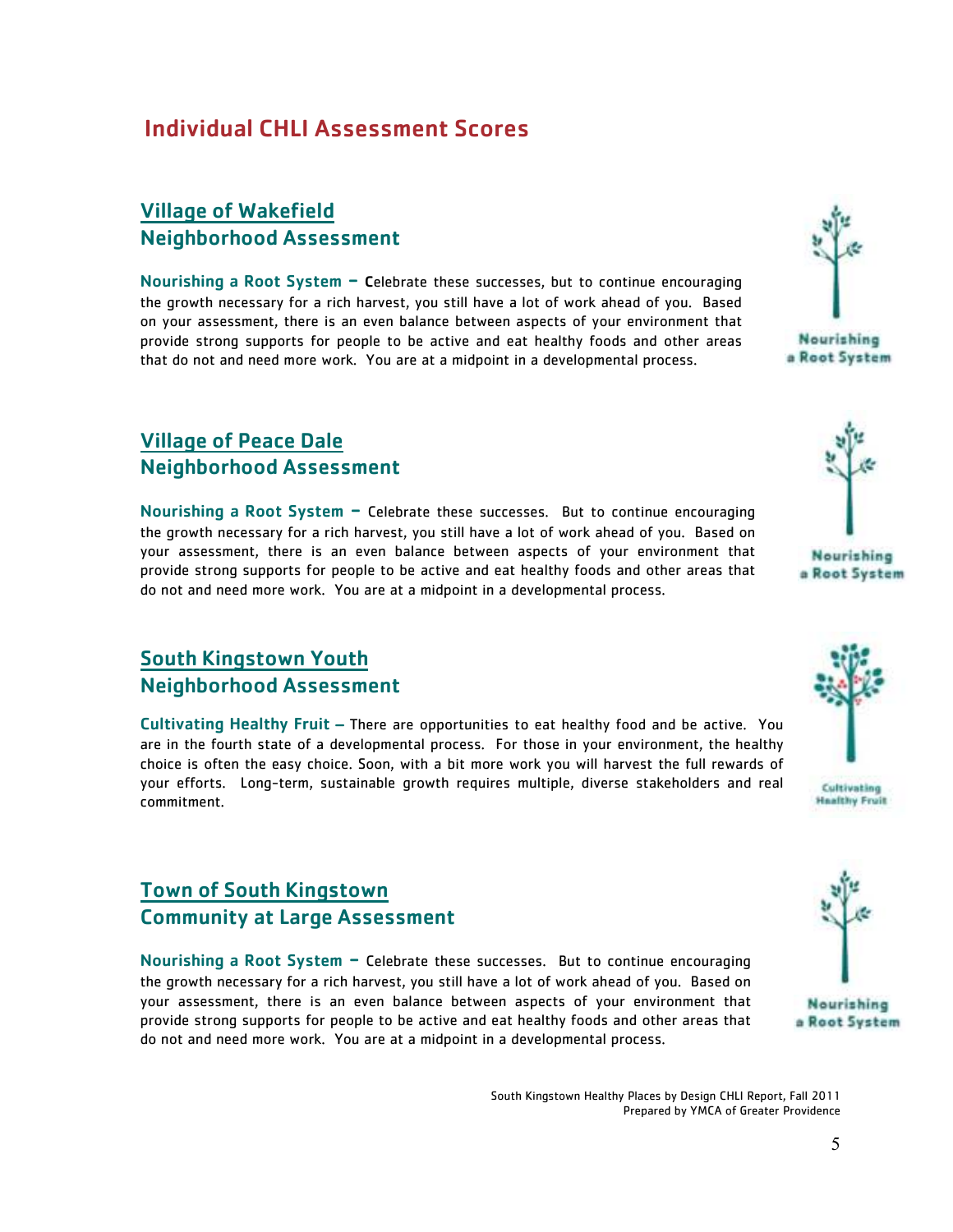## South Kingstown Community Stakeholders Community at Large Assessment

Nourishing a Root System - Celebrate these successes. But to continue encouraging the growth necessary for a rich harvest, you still have a lot of work ahead of you. Based on your assessment, there is an even balance between aspects of your environment that provide strong supports for people to be active and eat healthy foods and other areas that do not and need more work. You are at a midpoint in a developmental process.



# Overall South Kingstown CHLI Score



Nourishing a Root System – Celebrate these successes. But to continue encouraging the growth necessary for a rich harvest, you still have a lot of work ahead of you. Based on your assessment, there is an even balance between aspects of your environment that provide strong supports for people to be active and eat healthy foods and other areas that do not and need more work. You are at a midpoint in a development process, Nourishing a Root System, which will one day reward your work with a rich harvest: a healthy environment.

A successful change process requires multiple, diverse stakeholders and real commitments to ensure its sustainability. Your environment has developed some key supports for healthy eating and active living. Let that root system foster further growth.

**Nourishing** a Root System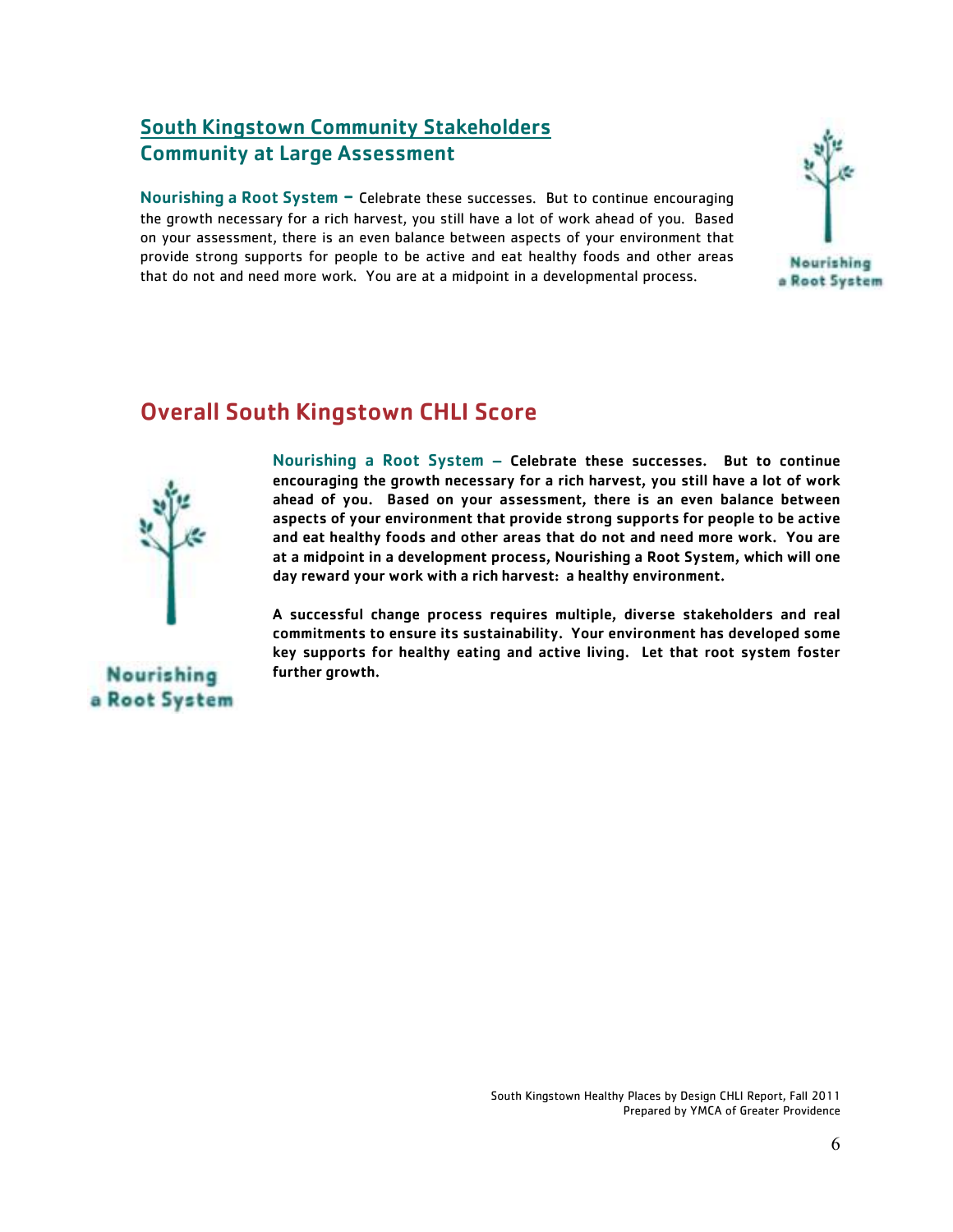# CHLI Findings Assessment Results, Community At Large

- Programs and activities (i.e., walking, biking or other physical activity events, networks, or groups) that support physical activity are offered in neighborhood venues throughout the community.
- Physical activity programs/activities in the community almost always (81-100%) make provisions (i.e., scholarships, financial aid) for people with limited resources (i.e., lowincome families, children and/or older adults, people with disabilities) to gain access.
- Programs and activities that support healthy eating (i.e., healthy cooking clubs, educational gardens, farmers markets, agricultural programs such as Farm to School) are offered in neighborhood venues throughout about half (41-60%) of the community.
- 21-40% of community healthy eating programs and activities make provisions (i.e., scholarships, financial aid) for people with limited resources (i.e., low-income families, children and/or older adults, people with disabilities) to gain access.
- Less than 20% of community-wide promotions or communication efforts encourage healthy living (i.e., physical activity and/or healthy eating) through promotional materials, educational events, and/or an inventory of opportunities for physical activity and healthy eating.
- Federal food assistance program resources (i.e., Food Stamp Program; School Breakfast Program; National School Lunch Program: Child and Adult Care Food Program; Women, Infants, and Children [WIC]; food banks) are available throughout the community to ensure food security.
- CHLI participants felt that 61-80% of community residents who are eligible for federal food assistance programs are using them.
- In the past five years, the community has raised funds (i.e., passed bonds, allocated funds) to finance the building or the enhancement of the following: public-use exercise facilities (shared-use paths or trails), pedestrian and/or bicycle enhancements (sidewalks, crosswalks, etc.)
- CHLI participants felt that less than 20% of the community is redeveloping existing roads to accommodate walking and bicycling.
- 21-40% of walking routes (i.e., sidewalks and trails) and biking routes in the community are accessible to people with disabilities due to the fact that they are mostly flat, have smooth transitions (i.e., curb cuts, ramps, etc.) from routes to the street, and are free of impassable features (i.e., trees, light poles, etc.)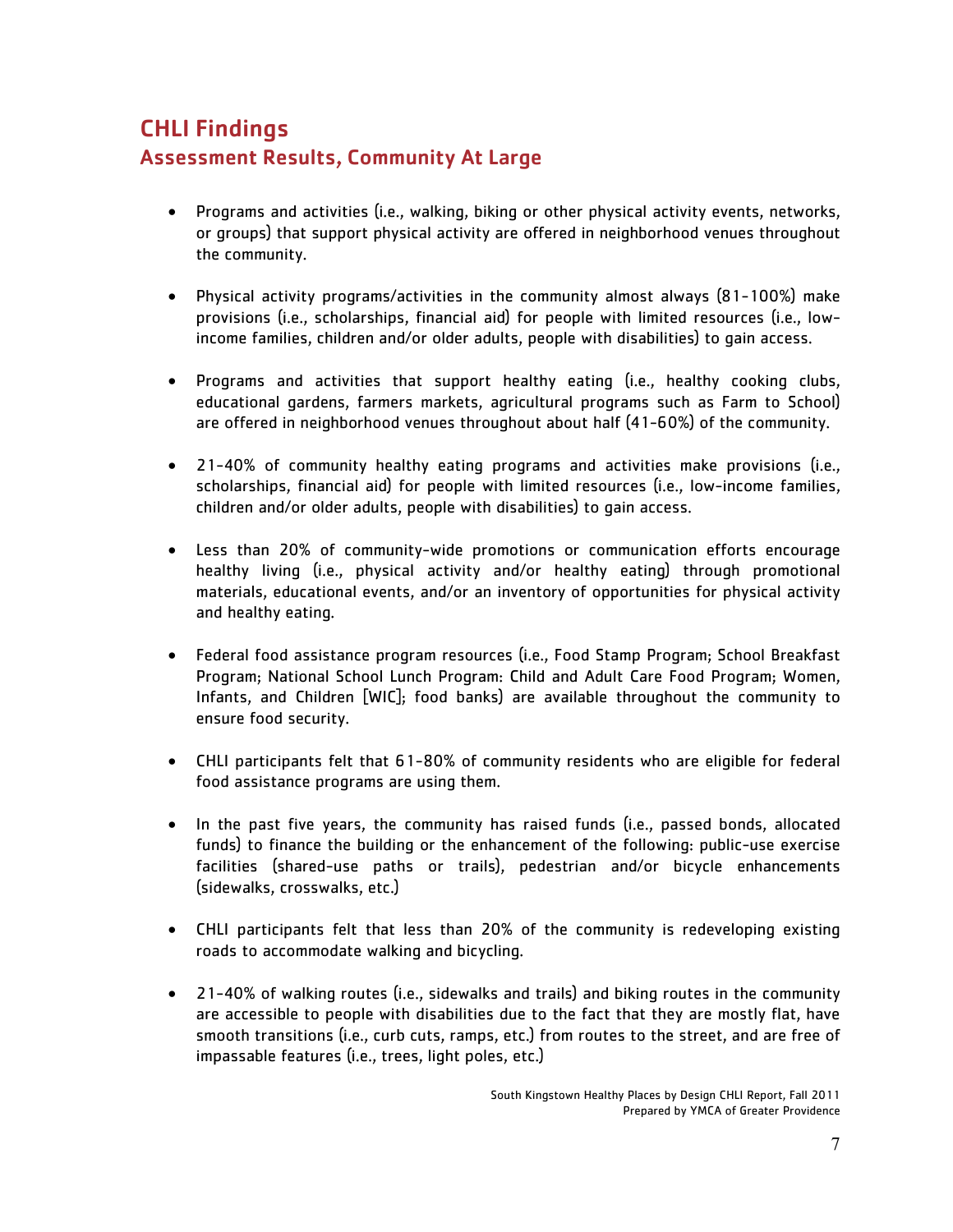- CHLI participants felt that 21-40% of new developments (i.e., housing, subdivisions, commercial) and street infrastructure enhancements include sidewalks, bike lanes, and recreational and/or open spaces.
- Zoning regulations support mixed land use (i.e., mixing of residential and commercial land uses in the same area).
- 21-40% of school sites have walking and biking infrastructure so the majority of students can walk and/or bike to school.
- In 21-40% of the community, steps are being taken to correct hazards or improve conditions around major barriers (i.e., freeways, railroad lines, rivers) that make it hard to safely walk or bike from place to place.
- Less than 20% of food stores and restaurants in the community that offer healthy foods and menu options (i.e., fresh produce, whole grain products, nonfat and low-fat dairy products, moderate portions, shared entrées) are easily accessible by foot, bike, and/or public transportation. Note: Food stores are stores that predominantly sell food, including grocery stores, supermarkets, ethnic and specialized markets, some corner stores, and some convenience stores.
- 21-40% of the community has a network of unobstructed, well-maintained, and level sidewalks and pathways, including in the downtown area and shopping centers, that allow for walking and biking.
- 81-100% of public and/or private parks are available and convenient to people of all income levels in the community.
- In 61-80% of the community, people who walk and bike in the community feel safe and unlikely to become victims of crime.
- In addition to local food stores and supermarkets, vegetables and fruits are available from alternative sources in the 60-80% community, such as farmers markets, roadside vegetable and fruit stands, farm stands, and community gardens.
- Less than 20% of vegetables and fruits from alternative sources are available at comparable prices.
- Low-fat products (i.e., such as low-fat milk or lean meats) and whole-grain products are readily available in local food stores and supermarkets in more than 80% the community.
- Less than 20% of local food stores and supermarkets promote healthy eating by providing price incentives (i.e., coupons, low-price promotions) for healthy foods and beverages (i.e., vegetables, fruits, water, low-fat milk), and/or using promotional displays and signage to promote healthy foods.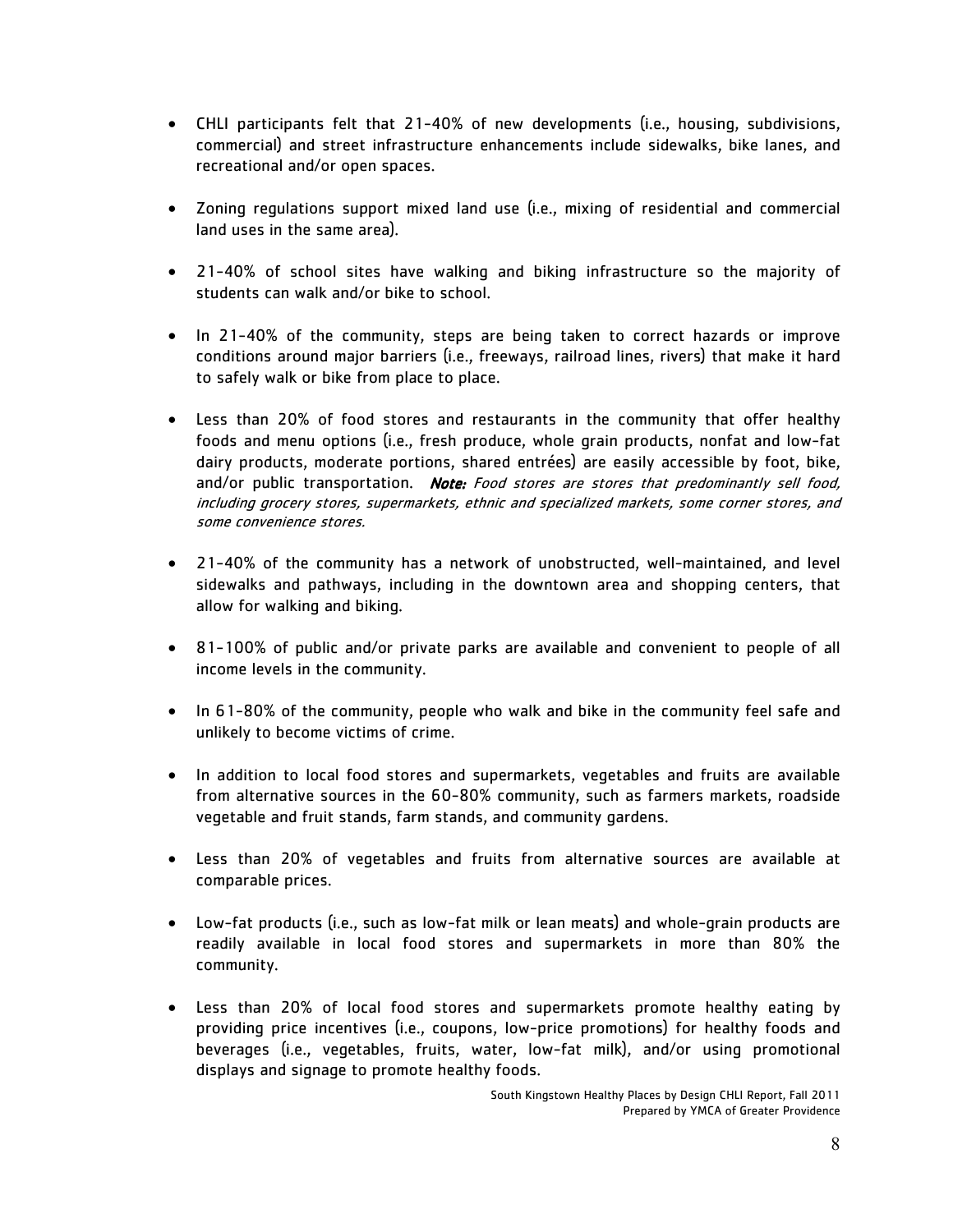- Less than 20% of restaurants in the community promote healthy eating by providing nutrition information on the menu, identifying healthy menu options, serving moderate portions, and/or highlighting healthy foods.
- Public facilities in the community (i.e., schools, parks, libraries) have functioning water fountains that are overseen by city or local government to ensure their upkeep and the safety of the water supply.
- If vending/concessions are available at community parks, healthy food and beverage options are provided less than 20% of the time.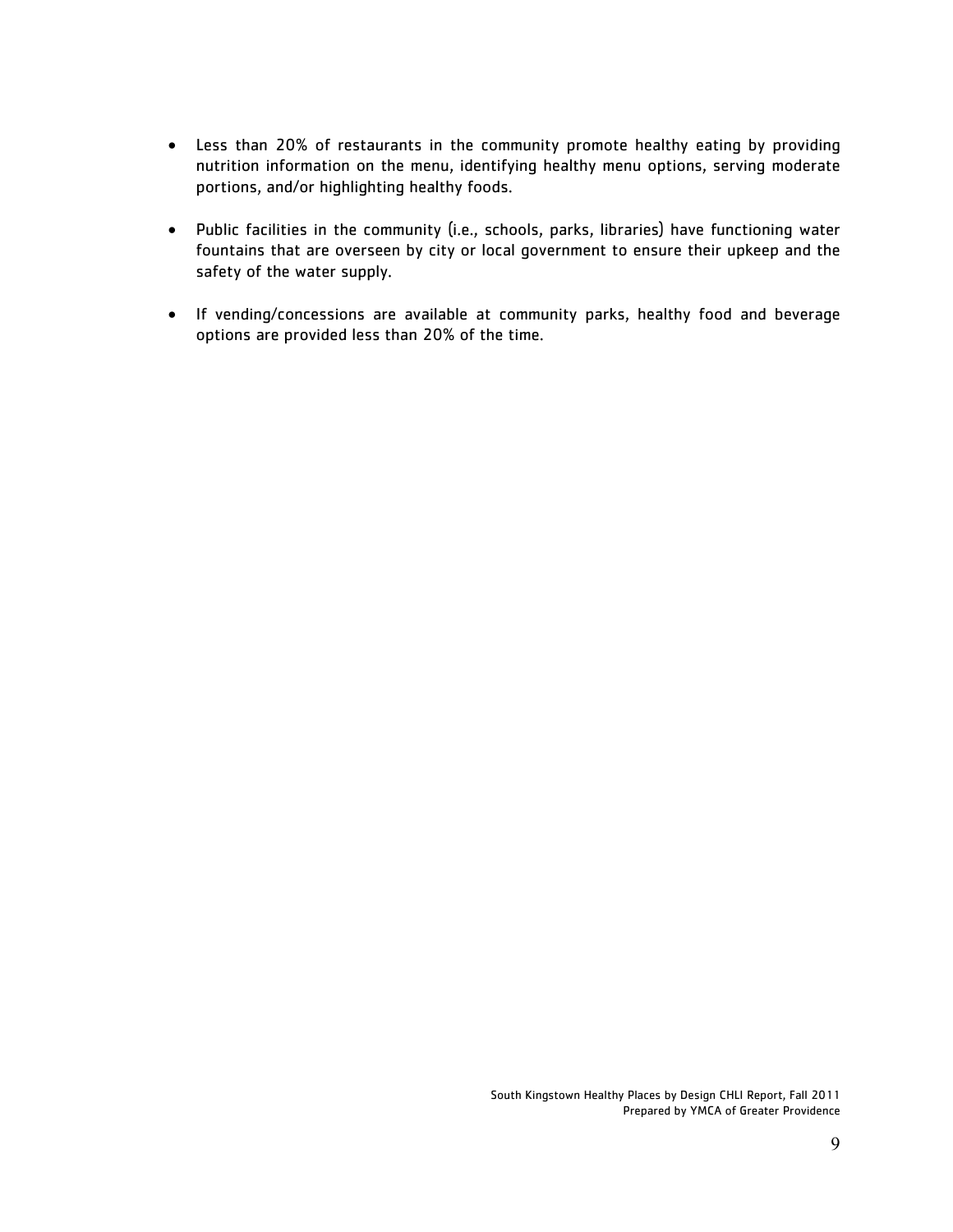# CHLI Findings Assessment Results, Neighborhood

- Approximately 50% of the town has a network of walkable sidewalks that are unobstructed, well-maintained, and level.
- The majority (80-100%) of sidewalks in the Wakefield area are considered to be in good condition (no significant level changes, break or gaps; smooth transitions from routes to streets; free of impassable features, etc.) and accessible by people with disabilities.
- Approximately 80% of walking/biking routes outside of Wakefield are considered to lack sidewalks, be in disrepair and not as easily accessible for youth, seniors and people with disabilities.
- Participants felt that less than 40% of the town utilizes street safety measures to support walking and biking, such as traffic calming (speed bumps, road narrowing, etc.) and crosswalk counters.
- Crossing guards are consistently present in over 80% of the community to ensure the ability of students to cross the street safely near their schools.
- 80% of the town's parks, roads and trails are free significant air pollution, noise pollution, litter, and physical disorder.
- 80% of the parks and playgrounds in the town are consistently overseen and taken care of by town staff and are free significant pollution.
- Although 100% of playgrounds were reported to have accessible parking available, however less than 20% of playgrounds were reported to have either accessible, elevated play components (with ramps or transfer equipment) or a selection of groundlevel play components.
- Basketball courts, Baseball/Softball fields, Soccer fields, Tennis courts, Parks and Playgrounds with Play Structures were consistently reported to be available throughout the town to people of all income levels.
- Swimming pools, Golf courses, Snow and Ice sport areas, and facilities open for walkers during off-hours were reported to be less available in the community in terms of both physical presence and accessibility by people of all income levels.
- The town has numerous public recreation facilities (i.e., basketball courts, tennis courts, baseball fields, etc.) that are open year round and accessible to people of all income levels.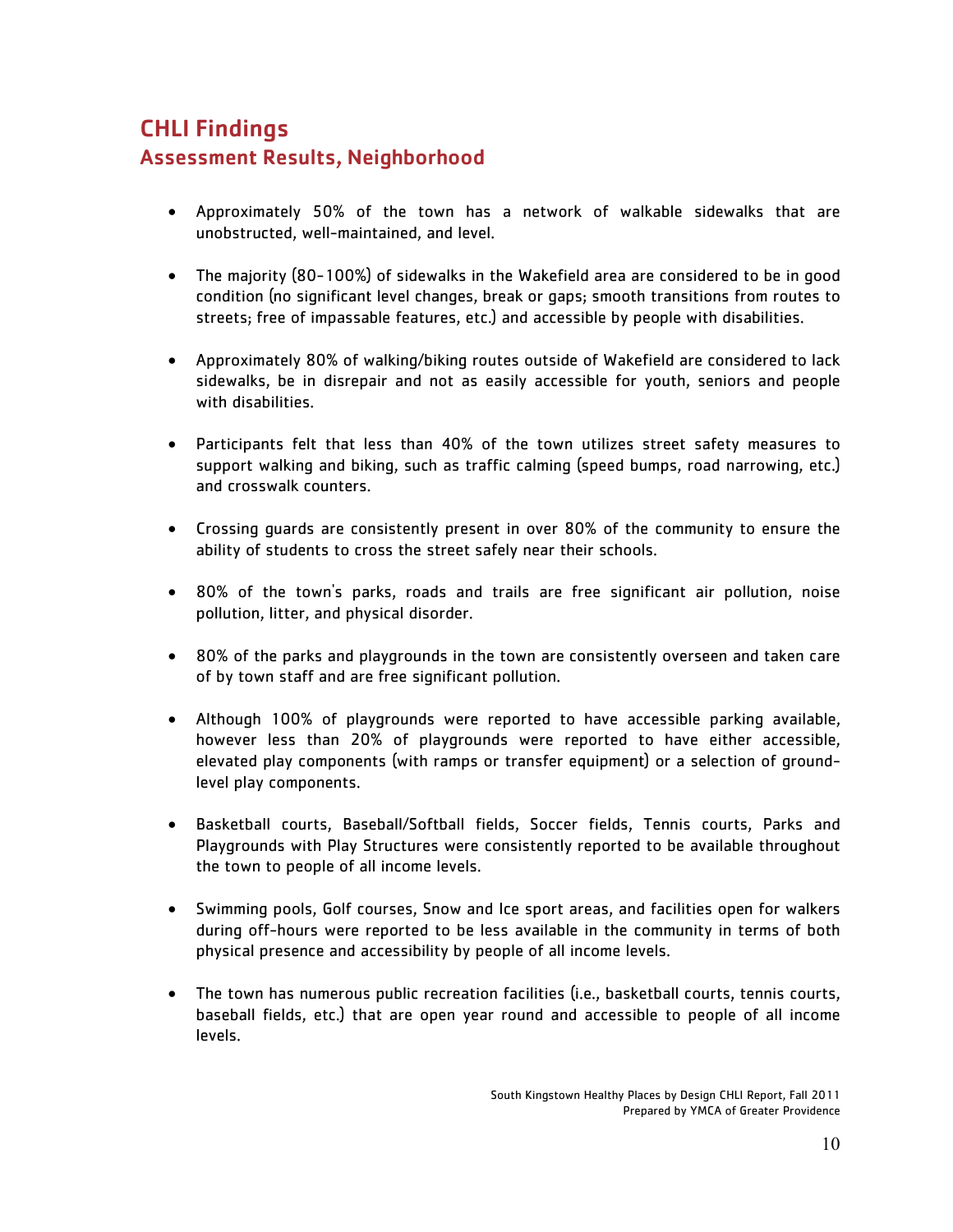- 100% of stores have fresh fruits and vegetables of acceptable quality, low-fat products and whole grain products available.
- 70% of food stores offering healthy foods are easily accessible by foot, bike, and/or public transportation.
- Food stores were reported to usually (61-80% of the time) provide price incentives (i.e., coupons, lower prices) for healthy foods and drinks (i.e., vegetables, fruits, water, lowfat milk, etc.).
- In addition to grocery stores, vegetables and fruits are available from alternative sources such as farmers markets, roadside vegetable and fruit stands, farm stands, and community gardens. However, their prices are comparable to prices at food stores less than 50% of the time.
- Although some restaurants do promote healthy choices, the majority of restaurants do not include nutritional information on their menus, promote displays of healthy foods or encourage moderate portions.
- If vending/concessions are available at neighborhood parks, predominantly healthy food and beverage options are provided less than 20% of the time.
- Less than 20% of neighborhood parks offer on-site gardens and/or farmers markets.
- CHLI participants felt that motor vehicle speed restrictions are enforced in approximately 20% of the community.
- Drivers of motor vehicles obey the speed limit and yield for pedestrians to cross the street in approximately 20% of the community.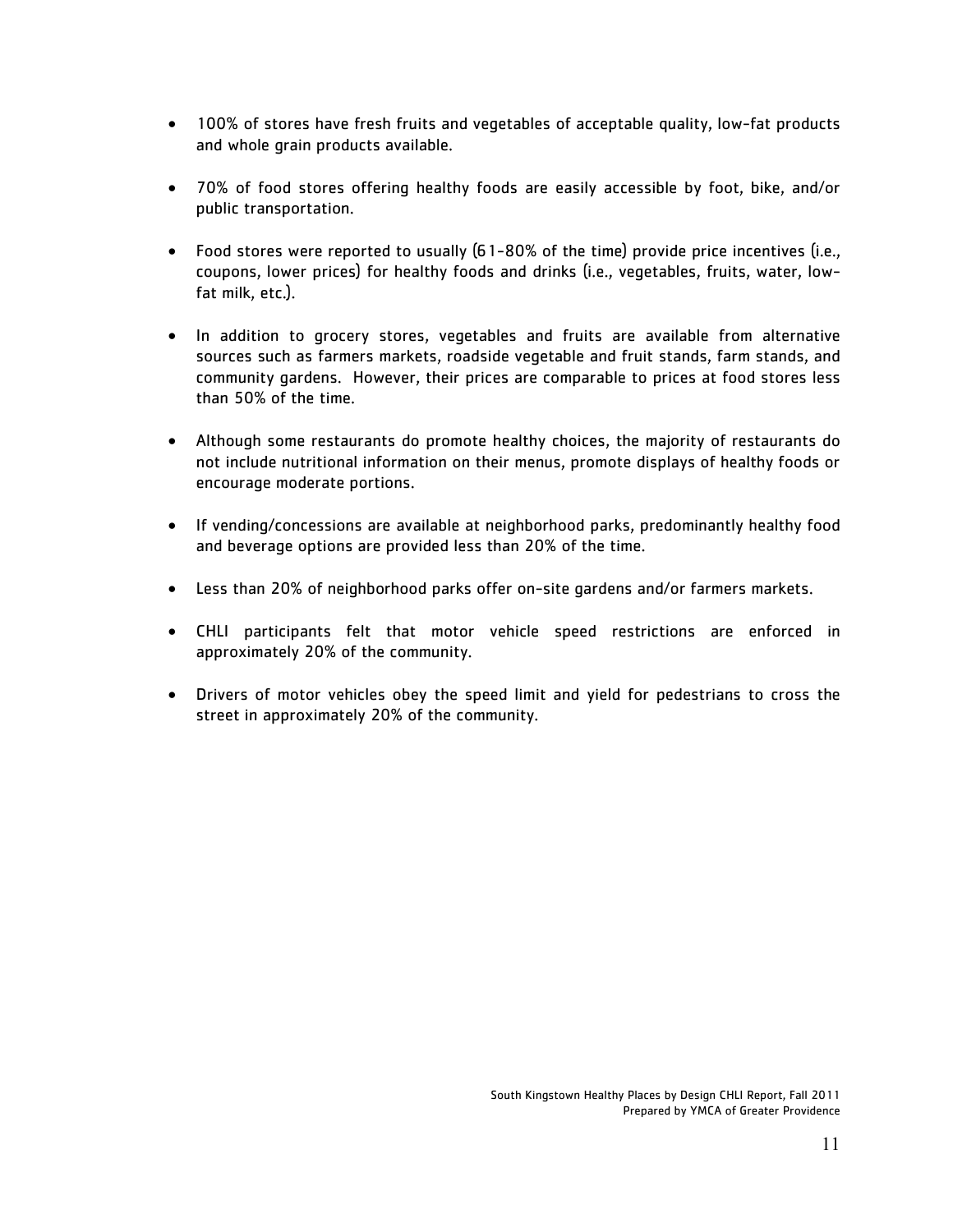# Emerging Community Issues

#### Walking and Biking

- Sidewalks in the town center are in good condition; however there is a need for improved & additional sidewalks, especially near schools & recreation areas.
- The bike path is seen as an important community asset.
- Speed of drivers is a concern.
- There is a demand for traffic calming measures in the villages.
- There is a need for increased walking/biking options between villages.

#### Access to Recreation

- There are a variety of parks & recreation areas available throughout the town but many are not accessible by walking, biking or public transit.
- There is a demand for additional public restroom facilities and bubblers at recreation areas.
- There is a need for more affordable, indoor recreation options.
- Financial aid & scholarship options for recreational programming need to be publicized more widely.

#### Healthy Food

- There are fresh fruits & vegetables available in South Kingstown, but they are not affordable for all residents.
- The majority of local restaurants do not support healthy choices.
- Farmers markets & farm stand are a valuable community asset, however many residents consider them to be more expensive than food stores.
- Residents would like more advertisements and coupons for healthy food.

#### Villages

- People feel positive about villages.
- Litter is a town-wide issue.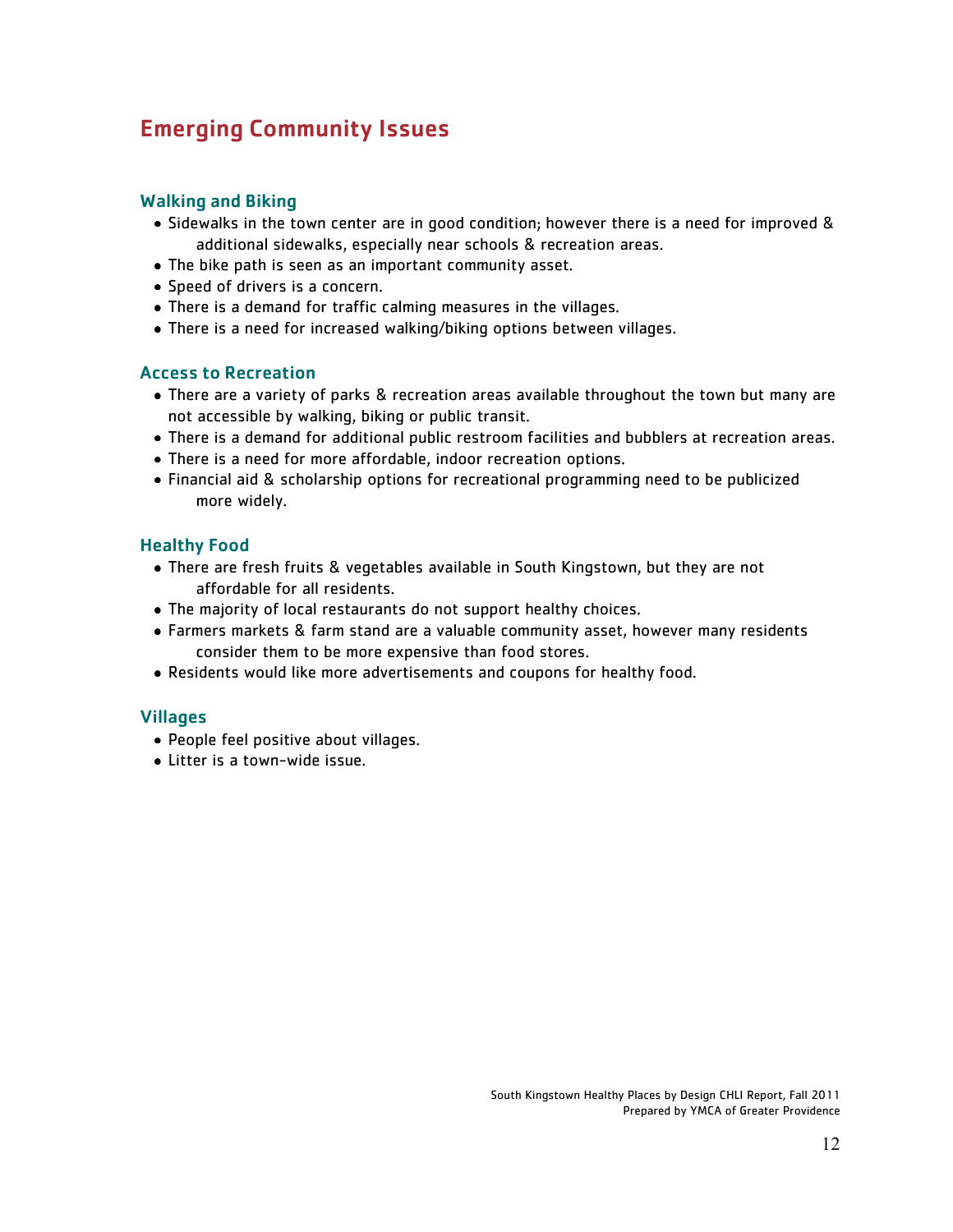# APPENDIX A CHLI Discussion Notes

### Walking/Biking

- Sidewalks in the town center are in good condition, however there is a need for improved and additional sidewalks, especially near schools and recreation areas.
- The bike path is seen as an important community asset.
- Speed of drivers is a concern.
- There is a need for increased walking/biking options between villages.

#### Walkability

Sidewalks are in good condition, where they are present. Sidewalks are good, but uneven. Need sidewalks on both sides of Broadrock School Need sidewalk on Saugatucket for students to walk Not enough sidewalks for safe walking to amenities Spring Street – Stepping Stone preschool sidewalks are in poor shape. It is sad because that preschool is run by the town and sidewalks are poor. Every day you can watch a student fall on sidewalk. Older neighborhoods have terrible sidewalks High Street is deplorable Newer neighborhoods have excellent sidewalks. Many sidewalks can't be walked, never mind using a wheelchair Disabilities – sidewalks poorly maintained – flat Middle of main street is flat, no sidewalks in West Kingston Not enough sidewalks in good condition Speed limits need to be enforced near URI. Robinson Street from bike path west – the sidewalk is being encroached upon by debris and weeds, making it less wide. There are good sidewalks where sidewalks are appropriate Sidewalks need repairs. Curb cuts are steep. Telephone poles are in the middle of sidewalks ADA standards – Once they get in their house, they are great, but getting to the park is not great Sidewalks on South Road other half, 108, Curtis Corner other half, Broadwalk Road, Saugatucket; Sidewalks anywhere you want kids to walk to school – there is not a sidewalk outside the police station. Vast majority of town does not have sidewalks – town is so big New sidewalks are ADA, but not old Walking – in downtown, but it's limited to downtown Clearing sidewalks there is always something in the way Huge landmass, Succotash needs more sidewalks, and other perimeters Road surrounding URI was 'not great' They have done a lot of side roads The sidewalks are impassable hard for handicap, but appealing for character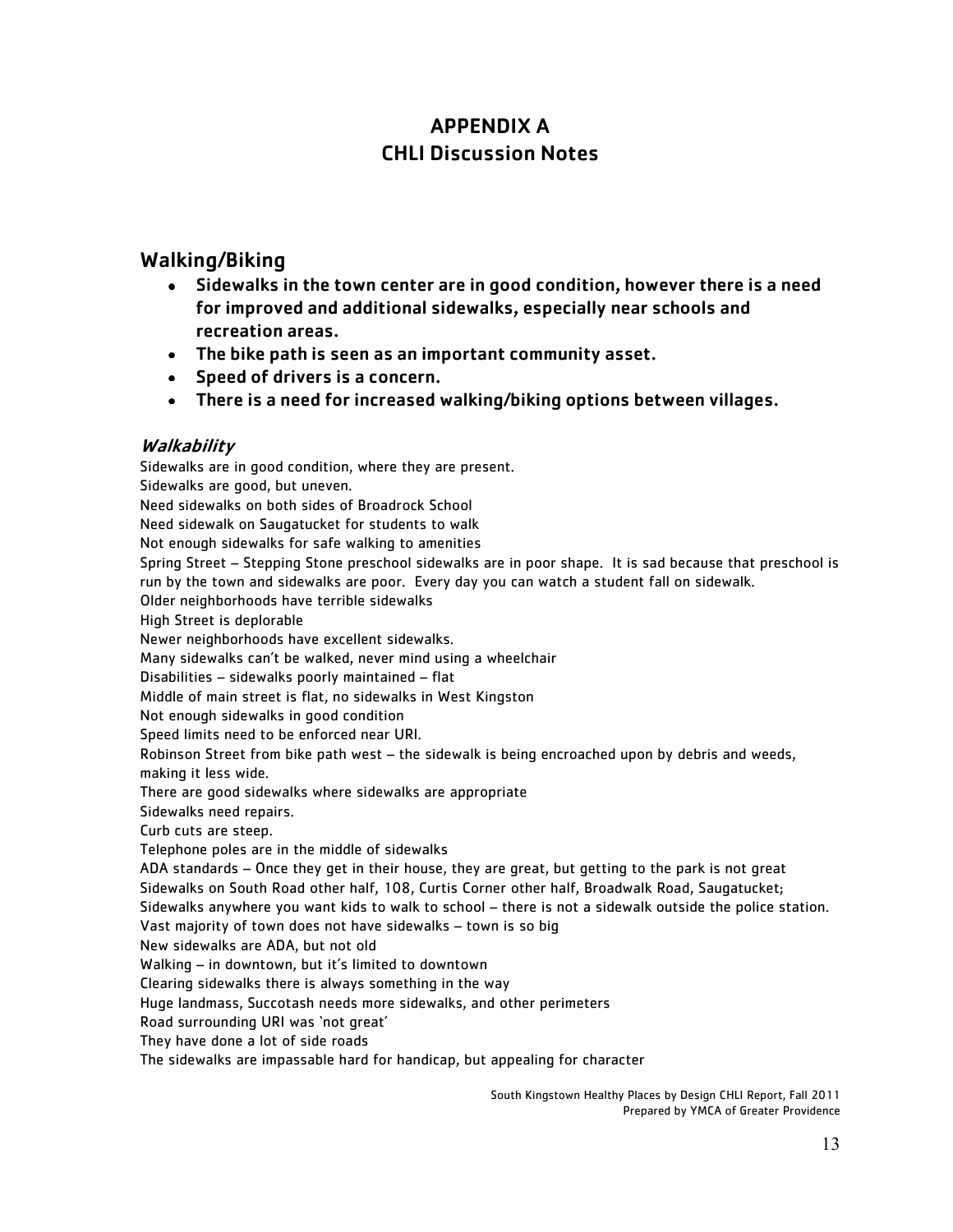Sidewalk aren't quite smooth, catch feet and trip (a woman who had a stroke has difficulty) North Road got sidewalks, not great, but at least they got one, neighborhood between Guild and bowling alley no sidewalks; River Street/Columbia Street big tree in middle of sidewalk. No sidewalks on Saugatucket or part between Police Station and bikepath/school In Saugatucket area, they put a lot of development in but still not sidewalks Need sidewalks to get to bike path Peacedale House and PeaceDale Estates for seniors; and Watson Farm – need sidewalks Above should also go other way to get kids to Broad Rock Middle School There no sidewalks North of Broad Rock Middle School Lots of dips Trips every time walking towards Old Mountain Field Could not get up ramp – sidewalk curb cut is steep in some places and narrow Everyone that she sees on street in wheelchair, they are being pushed because they can't do it themselves. A man from Peace Dale House rides a motorized scooter because in the road because he can't use sidewalks. Town Hall sidewalks awful No sidewalks north of Broad Rock Road High Street is terrible. Main Street is good. High Street sidewalks are to narrow – two people can't walk by each other More rural areas don't have sidewalks – can be dangerous to walk/bike on Sidewalk south of Broad Rock has trees obstructing view and is too close to road some

#### Walking and Biking: Street Safety

Many streetlights are out or just not there Broad Rock has very poor road lighting Drivers hardly ever yield to pedestrians, even on Main Street Saugatucket speed limit is too high – very fast drivers. Lower speed limits are a must! There are only speed bumps on side roads or places with blind turns or driveways You take your life in your hands crossing the street some days – even in crosswalks. Certain intersections are really bad and Rte. 1 I have never seen traffic stop on my road – lots of speeding. Rte. 108 is a prime example – it is a speedway at times. Drivers often ignore pedestrians on crosswalks. Drivers yield to pedestrians on Main Street in Wakefield only because they have crosswalks. People speed. Speeding is widespread and growing You feel safe from crime during the day when walking/biking but NOT from cars. Perryville cops are everywhere There are speed traps all over Broad Rock They speed all day long on Broad Rock The cops are speeding themselves, but not for emergencies, one put on lights to get by her and then turned off lights. Crosswalk signs on Main Street saying it's a law haven't slowed people down or made them stop. Rarely Speed limits are not enforced, especially near Kingston Pizza on Rte. 108 Wanted speed bumps in Matunuck but couldn't get the because of snow removal. Offered to take in speed bumps, please put you're going x speed signs, they said no.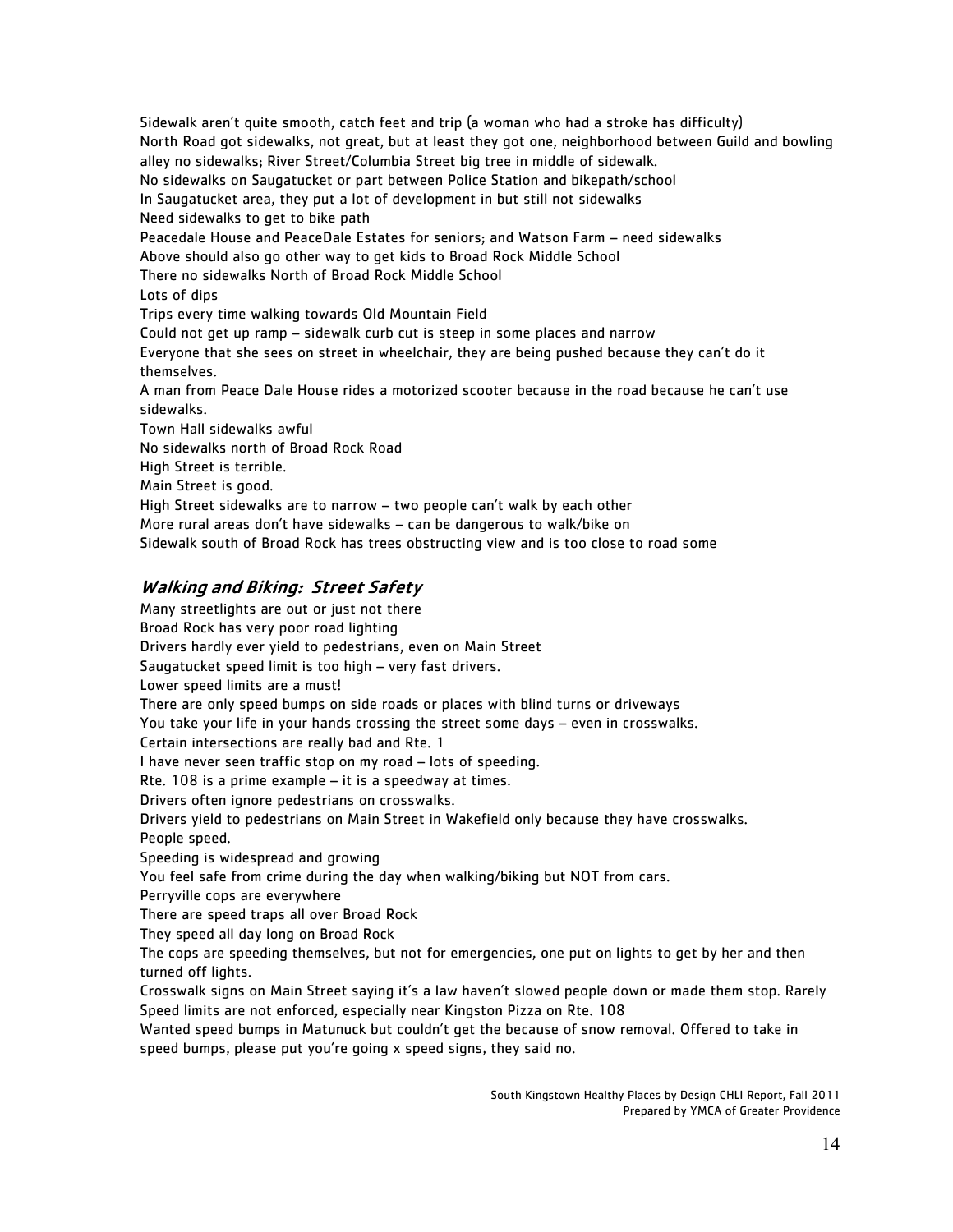Old Mountain Field – crosswalk in center of field, Michael slows down because there is always a young kid testing. Flashing light or remove cars around the walk so that you can see crossers better. Traffic calming measures– poor man's speed bumps are potholes and they are well maintained. Wants speed bumps in Wakefield and Peace Dale

People need to pay attention to yield sign and signage for Peace Dale roundabout needs to be improved – there is coverage of sign and not advance notice

People are flying down 108.

License plates – students whipping through from Narragansett to URI, she can time it to URI start of class

Police are mostly responsive – if you complain they will put a car out, but for a day.

She has seen police at High Street Fire Station

We need a speed bump at Kingston Pizza before rotary. Cars are dangerous when mixed with people, especially when taking into consideration that there is a bike path crossing and that is a route to school Should be a push button light at Kingston pizza, not just a flasher

Susan said there is a crossing guard at Kingston Pizza cross walk during school in and out times Only one crosswalk counter at Dale Carlia Corner

A lot of the crosswalk counters don't work

Roads are not bike friendly- too much traffic – fast out of state and student drivers

Make the streets safer – slow the traffic, give space for bicycles, more sidewalks.

There is no shoulder on the roads.

Flags, Main Street Crosswalk barrier are good

Group felt that people on cell phones were issues because they weren't paying great attention and were speeding.

#### Bikability

Bike path is accessible. Biking on roads isn't terribly safe. You can feel safe biking on the bike path with no traffic, not biking on roads. Wouldn't bike on the bike path in dark – no lighting. Bike path needs trimming. The bike path is maintained and clear. I think safety depends on a person's ability to bike. Could use more garbage cans around the bike path. Biking on streets is dangerous. We need more places to rest along the way (bike path). No biking on bike path at night. Would like a bike lane on Tucker Town Road - would bike to work. Need designated bike lanes – roads are not safe to bike/walk The light on bike path is good You can get anywhere by bike – However you are taking your life in your hands to cross route 1 Need to be careful at night. Bike path was originally supposed to be used for cross country skiing – could we do a section of it or just do half a side.

Bike Path needs parking – you have to park in woods and walk.

### Public Transportation

No easy access to Tuckertown Park without a car – dangerous road to walk/bike on and there is no bus access.

There are many amenities within walking distance in town – not as easy access if out of town without a car.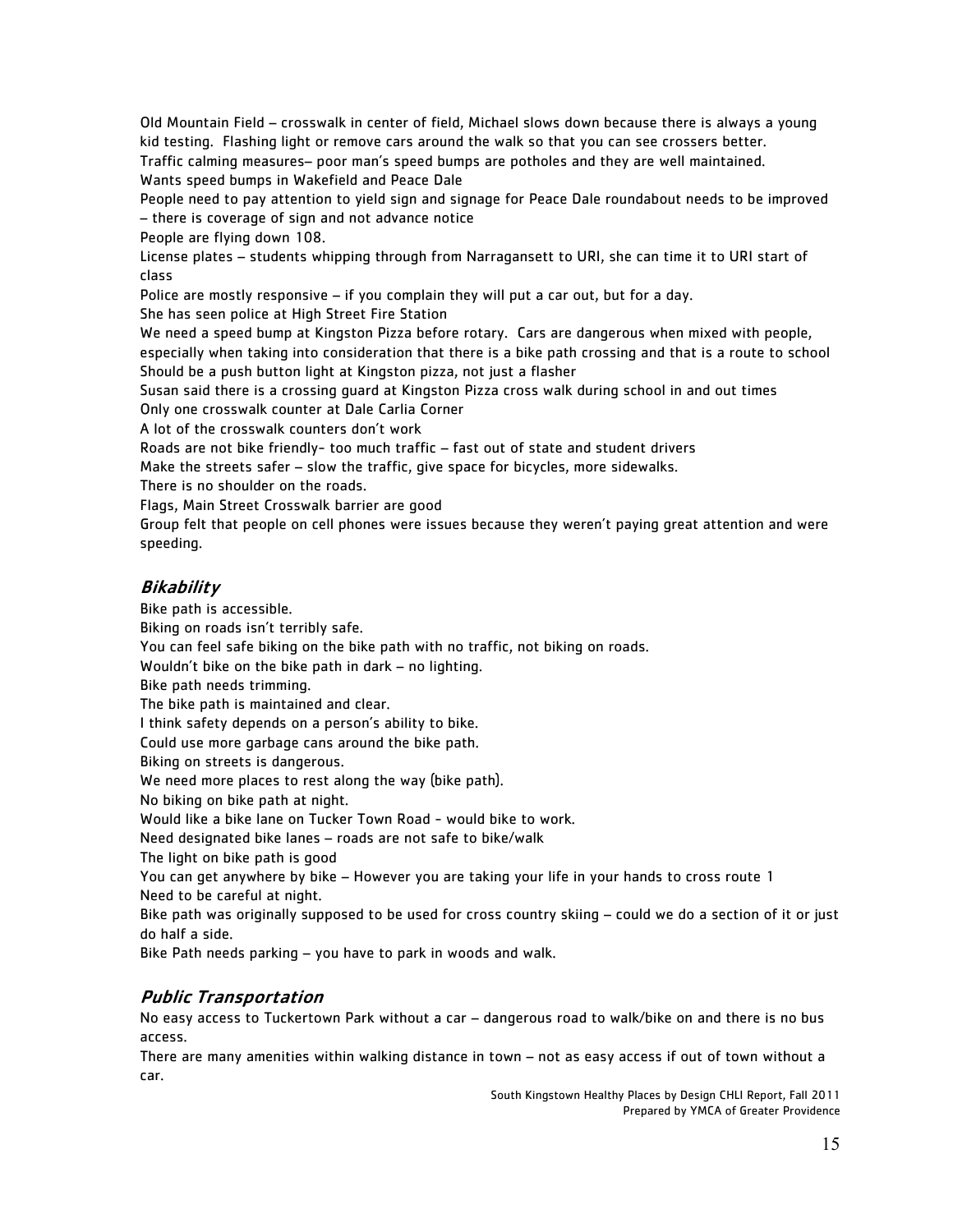Path behind senior center/YMCA to Commons would be an easy fix. Sprawl has occurred away from businesses. Most people do not live near public transportation. Poor bus system.

Trolley efforts over the last 2 years are good.

Public transportation is minimal and we have found it leaves before designated pick up time. RIPTA and Trolley – free, but not on fringe of the town, RIPTA and Senior Center will pick you up.

# Walkability & Bikabilty Near Schools

Schools that students should be able to walk to: High School, Broad Rock, Curtis Corner and Peace Dale Elementary

Children have to walk to Curtis Corner Middle School, but there are no sidewalks

Suicide strip – Saugatucket Road, North Road, 108 – those kids from URI….

If you want to get anywhere in the morning, you may as well leave an hour early because the school buses stop everywhere because no one will let their kids walk to school. Beth – paying for all the buses and gas is crazy because they stop at every house and there's only 2 kids on each bus. There is plenty of room on the side of the road for sidewalks

Need to clear sidewalks near school.

Kids walking on un-cleared sidewalks is dangerous.

Promote students walk to school rather than the bus.

Everywhere cross guards

There are only crossing guards at the elementary school (x2)

Drains on Highland St are easily enterable for small children.

### Villages

- People feel positive about villages
- Litter is a town-wide issue.

Matunuck Beach Road sign 'flashing bulb sign' motorcycles contributing to noise populations will be fined accordingly – Near Land Trust.

We have villages and that makes a difference, she doesn't know neighbors, but if there is an issue, they come out

Peace Dale is neglected.

Peace Dale needs a face lift

Wakefield/Peacedale – lots of potential

Reminds me of an old mill town (positive)

Thought that the Jonnycake area was very nice

Trash cans/recycle bins would be good if monitored and well lit and word of the street is to be respectful. Cages on trashcans make a difference (to avoid dumping)

Kersey Road – Apartment style house – trash and not mowed – always – Same side as the school.

Law in Oregon that penalizing people for not picking up trash, even if it wasn't there – should look into that.

Discussed two car places on Rotary that is unsightly. Also, they are not supposed to have that many cars unregistered.

Also discussed empty parking lot – is it a problem piece of land. Horrible looking - maybe they could put up fence to hide cars.

Local stores are great for shopping.

Litter is a problem town wide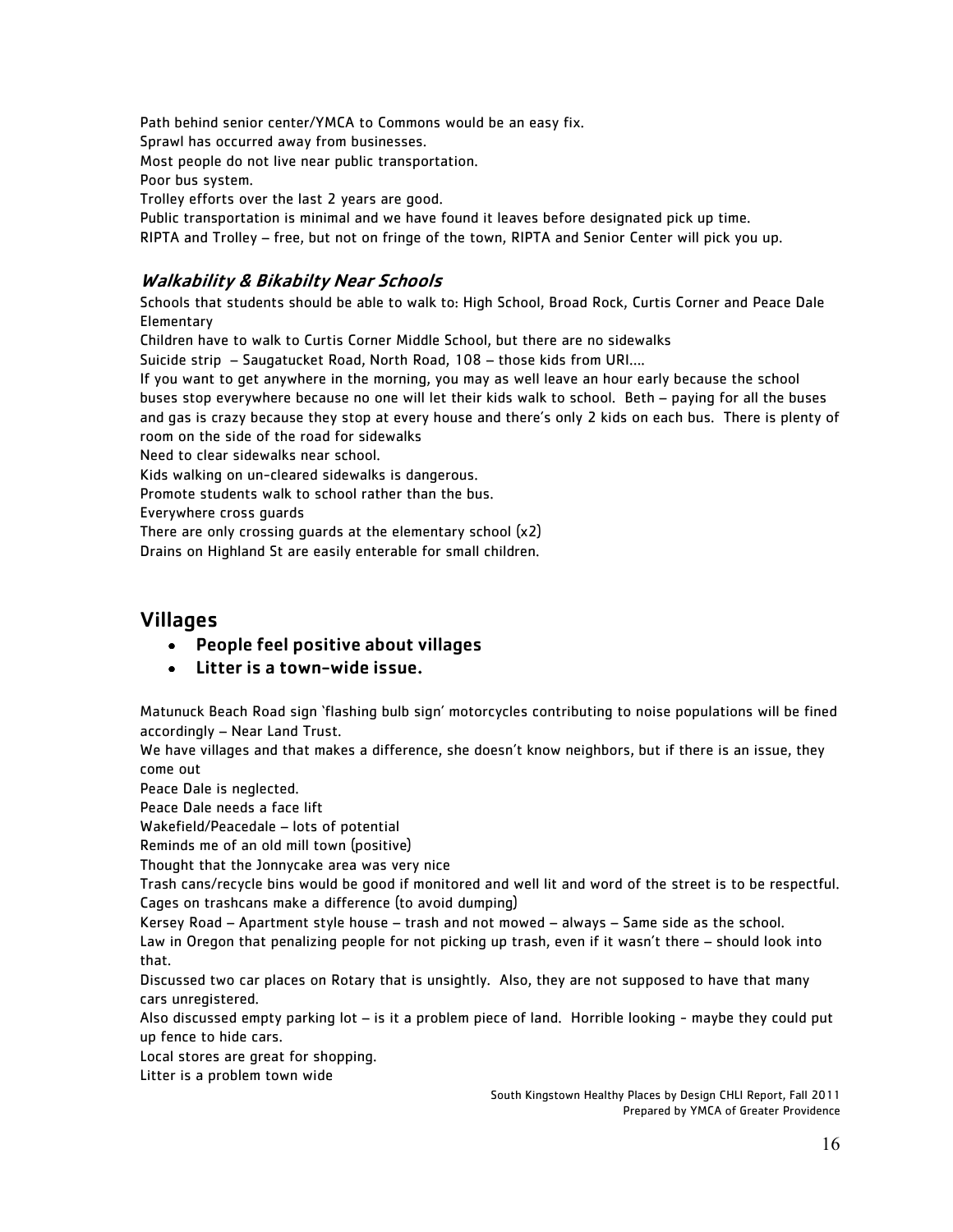Lots of trash along the roadside

### Access to Recreation

- There are a variety of parks, recreation areas, etc. available throughout the town.
- There is a demand for additional public restroom facilities and bubblers at recreation areas.
- There is a need for more affordable, indoor recreation options.
- Financial aid and scholarship options for recreational programming need to be publicized more widely throughout the community.

#### Transportation

You have to drive to the park, but once you get there you are fine.

Not all recreation facilities are accessible by walking/biking, some are on roads without sidewalks or paths.

Transportation to some playing fields difficult w/out car

Matunuck – Green Hill Playground is two miles from his house – no sidewalks to get there.

Neighborhood parks – Connected some by bike, but not by foot

Indian Run Apartments – they built a path and bridge to get to Old Mountain Field.

All parks have parking

Can't get places unless she drives.

Old Mountain Field – crosswalk in center of field, Michael slows down because there is always a young kid testing. Flashing light or remove cars around the walk so that you can see crossers better.

Cuts through the mill to get to the Guild – she is worried about safety

Guild – More parking or make it more walkable

There is a path that connects Old Mountain Field to Broadrock Rock

The general walking areas (for travel on streets) were not well lit.

Group felt some areas for walk/bike at night were safer than others, but overall did not feel comfortable doing it themselves.

### Cost

ALL families use the playgrounds.

Guild not as inexpensive as it used to be

The YMCA has a program for low-income families but is still not affordable for many families.

URI is not low cost ice rink

If the average family has three kids, they can't afford the YMCA for their families.

URI is cost prohibitive

People can use all parks

Not low cost at Beach

YMCA and Guild have financial aid. Some equipment and transportation issues prevent people from participating.

The Guild is the only low-cost recreation center but it is not a walk-in free rec center.

Group felt that if the groups below had financial aid information and staff to help clients fill them out that they would be more likely to sign up and less intimidated to fill out paperwork:

- Welcome House
- South County Community Action
- Jonny Cake Center
- Thundermist Health Center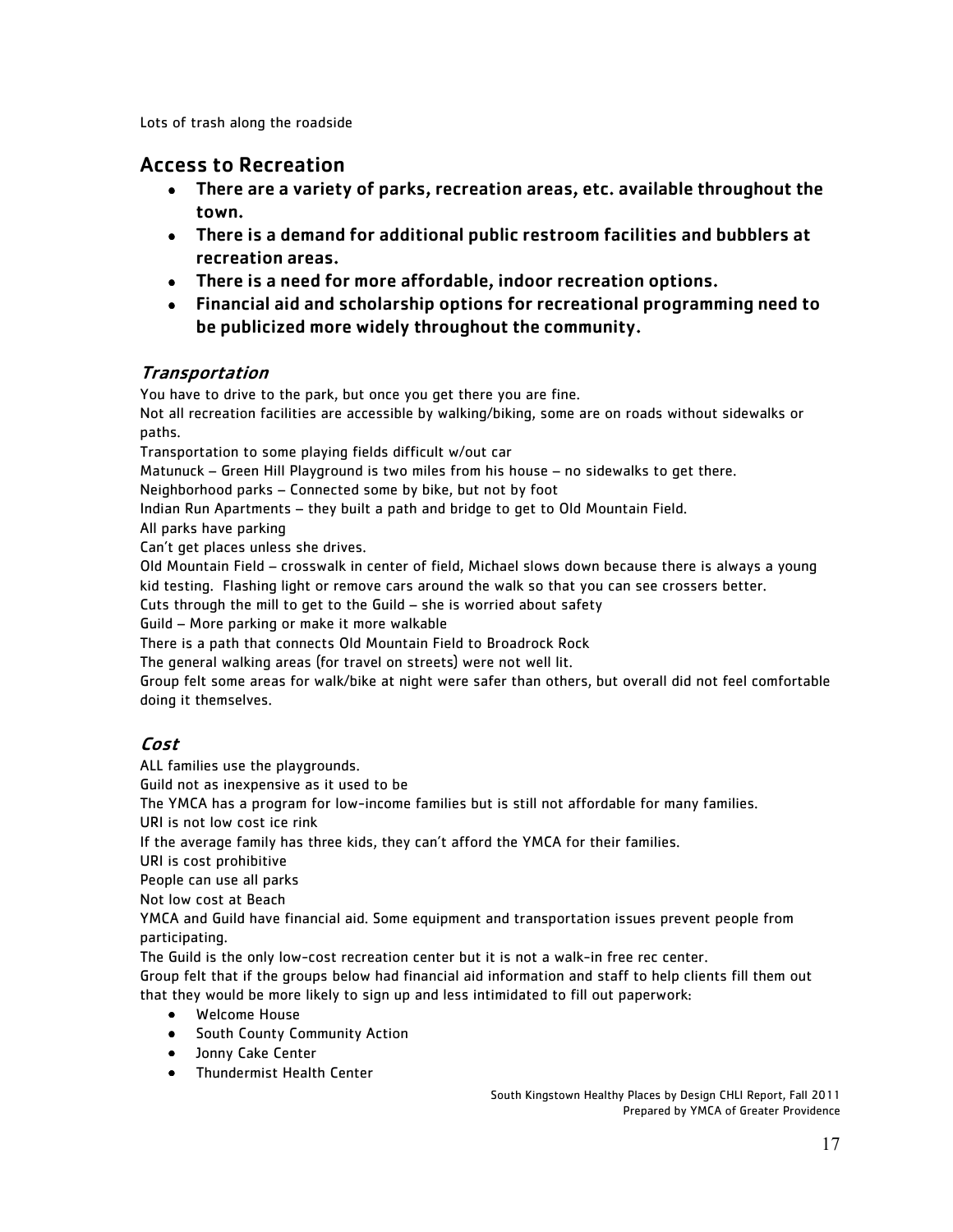Need financial aid at Guild

The Guild has scholarship money.

Guild is expensive, but has money that is subsidized

Seniors who need to maintain brain and body function, but they can't afford YMCA/Senior Center People are intimidated by filling out financial aid forms or ashamed.

Financial aid is an issue; even at 40% it is still too expensive. A lot of people who didn't need it, now need it.

#### **Amenities**

Great bike path

We do not have a community center for all ages together. We need a non-profit center that is FREE. There are no low-cost swimming pools unless you join YMCA or can get to URI – timing of swim is sometimes not convenient Skating park – free

Roller skating rink – low cost

Skiing/Snowboarding - expensive

No playground at Old Mountain Field

Neighborhood playgrounds: Volunteer groups, nonprofits, adopt-a-spot take care of these

The Village Green is beautiful

The Baseball field on South Road Mosquito Alley.

Wildlife refuge

Trustom

Tuckertown

Old Mountain Field

Potter's Pond is free but is not maintained ice

Warden's Pond, you're at your own risk

Curtis Corner Track

The public can use the tracks inside at URI

Finish all proposed bike trails to URI and Commons

Police Used to use playground area/bike path behind Pump House to teach bike lessons.

Need trash cans around bike path, but we need to make sure they are emptied.

Playgrounds – are they being overseen – usually – group thought that they are overseeing, Guild and Fagan are good; Old Mountain needs to be more consistent.

Guild is nice, but you have to sign up – kids who really need it, don't have parents who will sign them up. They should have a meeting place that they can go, and maybe they can have a nonprofit run it, but they need the space. Seniors who put on art show can also use it. Indoor facilities - there is nothing to do during winter – basketball outside during summer. – Free

Town offered programs very good

Group didn't feel that indoor facilities such as Guild and Y were being used to full potential. They are the only places other than school that indoor recreation space.

Wakefield Mall- opens at 6 am for walkers

Publicizing all the actual walking trails

Tri-pond park walking paths

Old Mountain Field – Lights go out on basketball court at 8; Tennis lights still on – Broad Rock Road – Baseball lights

Would like the Guild to open at 5am or even 5:30 for gym

Guild - there are just some people – kids, teenagers example – it's very controlled and welcoming, uninviting.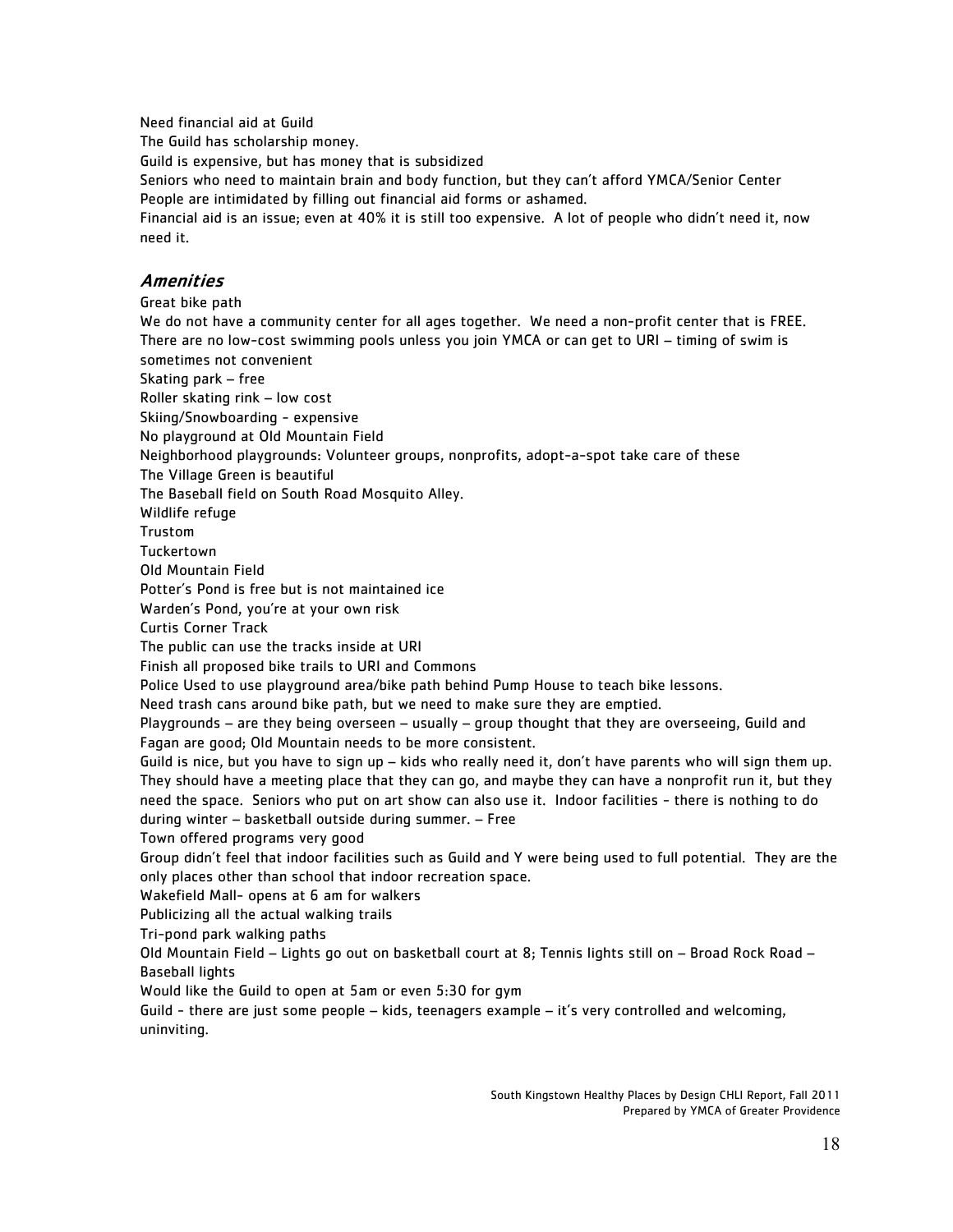#### Water & Restrooms

Fagan and Old Mountain have bubblers Need public bathroom in Peace Dale – right around center, flats Wants bus stop covered in Rotary Peace Dale needs a public comfort station. No bubbler on bike path except at Kingston. Green Hill Playground doesn't have a bathroom facility Comfort Station is a great addition (x2) No water fountain, on courts, building found is dirty and dated. Function water fountain (bubblers) – Fagan, Old Mountain Field, Guild indoors, Library inside, schools. On the entire bike path the only place to drink is Fagan Park Vending machines at parks, not healthy Concession stands at Tuckertown and Old Mountain Field - Rarely/never healthy choices

#### Wheelchair Accessibility

Wheelchairs can't get through woodchips Peace Dale needs to move though sand, child in wheelchair would have to be carried Guild and YMCA The Guild has one handicap swing Very little for people with disabilities The only playground for handicapped is at the Hazard School There are playground options for people with disabilities. There is a handicap swing at Guild

#### Recreation at Schools

A big problem is the schools in SK do not have much if any outdoor recreation time. By  $5<sup>th</sup>$  grade-8<sup>th</sup> grade, gym is only about 2x per week for half the year. In SK High, gym is two out of four quarter of the year.

Students need more daily recess and daily gym time. Depending on where you live, recreation is accessible by walking/biking.

20 minutes to each lunch; gym is short and only offered during certain part of the day; Broad Rock does not have recess.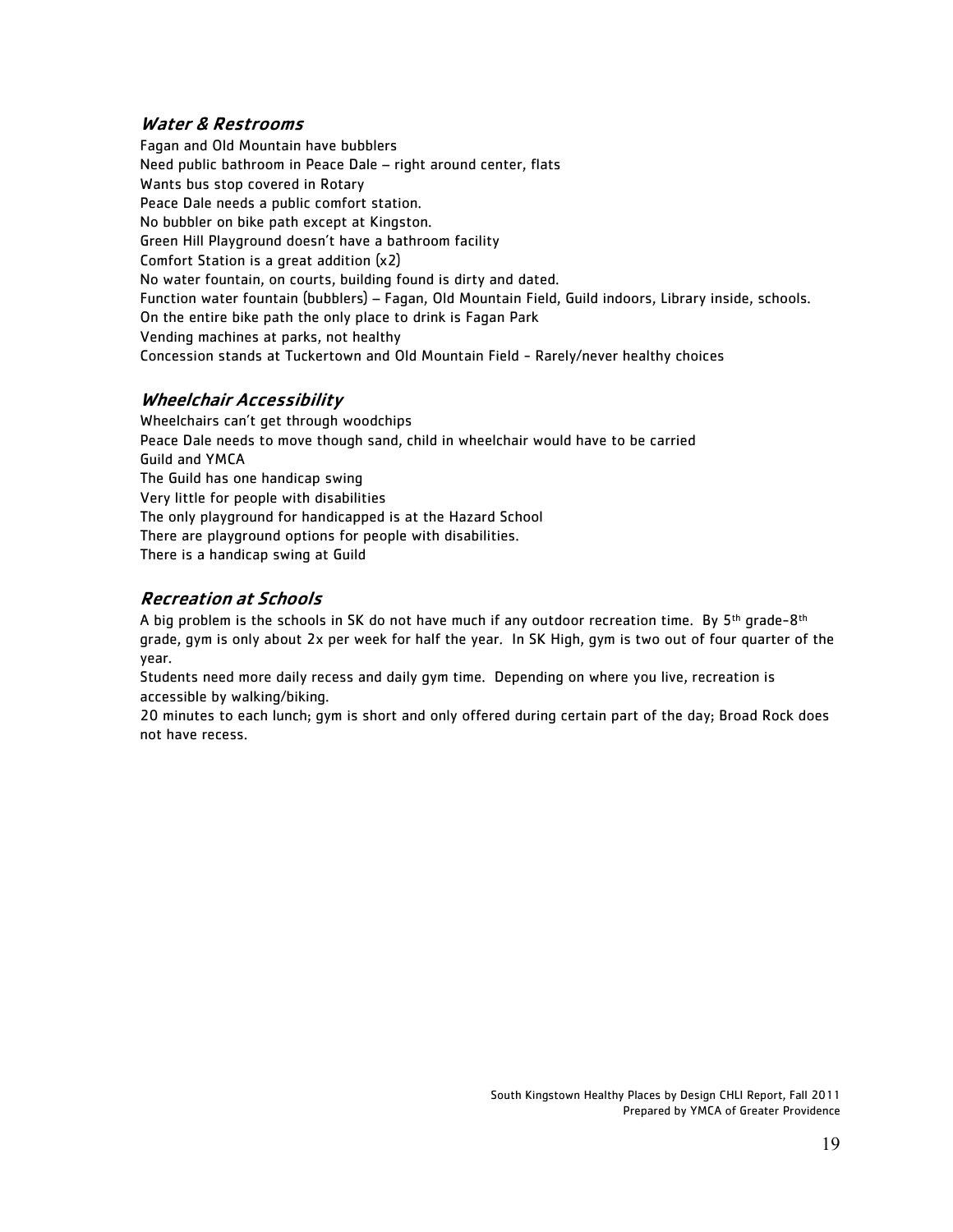### Access to Healthy Food

- There are fresh fruits and vegetables available in South Kingstown, however they are not always affordable for all residents.
- The majority of local restaurants do not support healthy choices.
- Farmers markets and farm stand are a valuable community asset, however many residents consider them to be more expensive than food stores.

#### Availability of Healthy Food

All food stores have fresh fruits and veggies There are coupons and sales on unhealthy and healthy foods. Fresh fruit signs are everywhere Shaws, Belmont and Stop & Shop all have fresh fruits, veggies, low-fat and whole grain products The problem is the prices. Fresh fruit and veggies are still expensive after coupons/sales. The bus goes to Stop & Shop and Shaw but not Belmont I only buy organically grown produce and the three grocers do not have much of a selection. Alternative Food Co-Op is good Produce at Belmont and Stop & Shop is usually high quality Fresh fruits and veggies are very expensive Stores mostly have coupons for junk food. Reduced-fat dairy is not healthy believe it or not. Good variety of fresh fruits and vegetables available Organic should not be a choice Big markets display junk food first Would like to see more coupons/sales for eggs, milk and fresh vegetables The store displays are set to sell and are not health-driven Peace Dale does not have a local store for healthy food. Fruits and vegetables are damned expensive Coupons are not usually healthy Every week they have sales With incentive, food is still more expensive Alternative food coop and Food for Thought – No advertising Fruits and veg only are promo Cheaper to get 'crap' Food stores are only in some neighborhoods Not many mom and pop stores If you want milk, you're all set, but not fruits and veg Never, promote unhealthy SK is not a food desert Not enough coupons/promotions for healthy food All 'junk' right at counter 'Junk' is at eye level Stores had whole grain products. Church suppers Pantry express – Vegetables – group felt that if you weren't involved in Jonnycake Center, you wouldn't know about vegetables they offer Good farmers market/farm stands in summer There are a TON of great farmers markets Farmer's markets/fruit stands are seasonal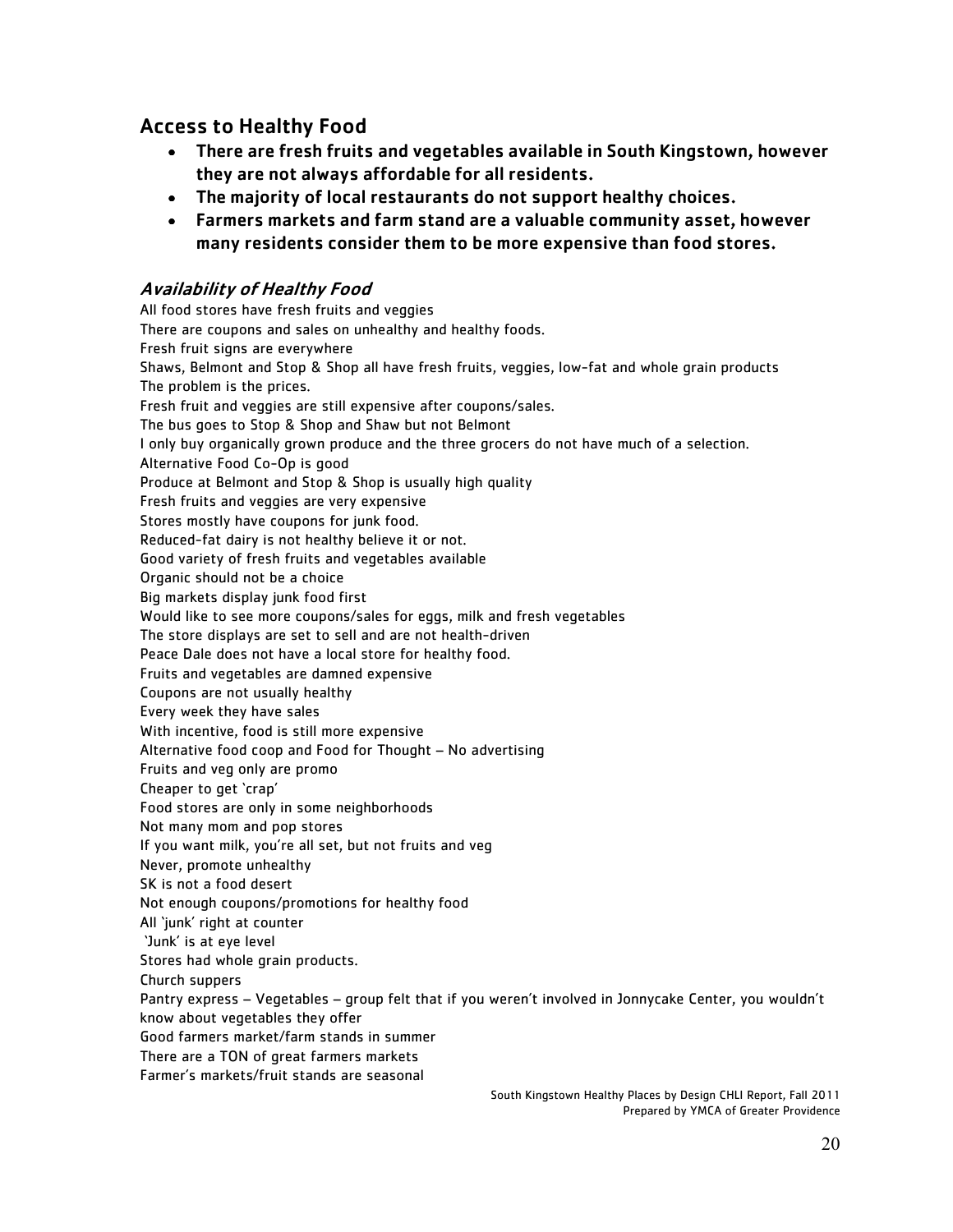In the summer the farmers market are a wonderful addition to the community Farmers markets are very expensive Farmer's market in summer – no sidewalks to get there, must drive or walk in road. Farmers Market is year round Farm stands - South Road guy, Curtis Corner guy Carpenters opens in May Lots of farms stands Farm stands are more expensive, they don't mind paying it for local (x3) Farm stands – a few months, average 3 months They ran out of plots at Broad Rock Community Garden We need community gardens sprinkled throughout community Community garden Farmer's markets Needs a community garden right in Peace Dale

#### Healthy Choices at Restaurants

Some restaurants have nutrition information online Friendly's, Burger King or McDonald's have healthy options Applebees and McDonald's have healthy options Applebees and Crazy Burger have healthy choices Fresh items come at higher price and are difficult to afford on limited income Applebees seems to be the only restaurant with healthy choices Subway, Fast Food and Applebees have healthy options Seafood restaurant have healthy choices but are more at the coast and not as easy to reach without a car – public transportation is not good. Restaurants that have healthy food in area - rarely. You have to ask them in a lot of restaurant Only says healthy choice When restaurants note healthy things, they only note the healthy things, not noting the other things that are not healthy. Applebee's 2 for 20 portion is enough, moderate meal, you're not taking things home, but you're full Mews Tavern – huge portions. Then you get asked steak fries, curly fries, Substitute for salad – you pay extra Pick pockets where there is a healthy restaurant, it is accessible

#### Transportation

In town it is much easier to access shops and healthy choices.

If you are dependent on public transportation you are limited by what you can carry and where you can get to.

Could use a driving program to drop food

If you use bike path to get to the store without a car, can only get a few things because you can't carry them back home.

Senior housing or people without cars cannot access stores.

#### Nutrition Education & Awareness

Guild cooking class Senior center cooking Class Hospital has nutrition classes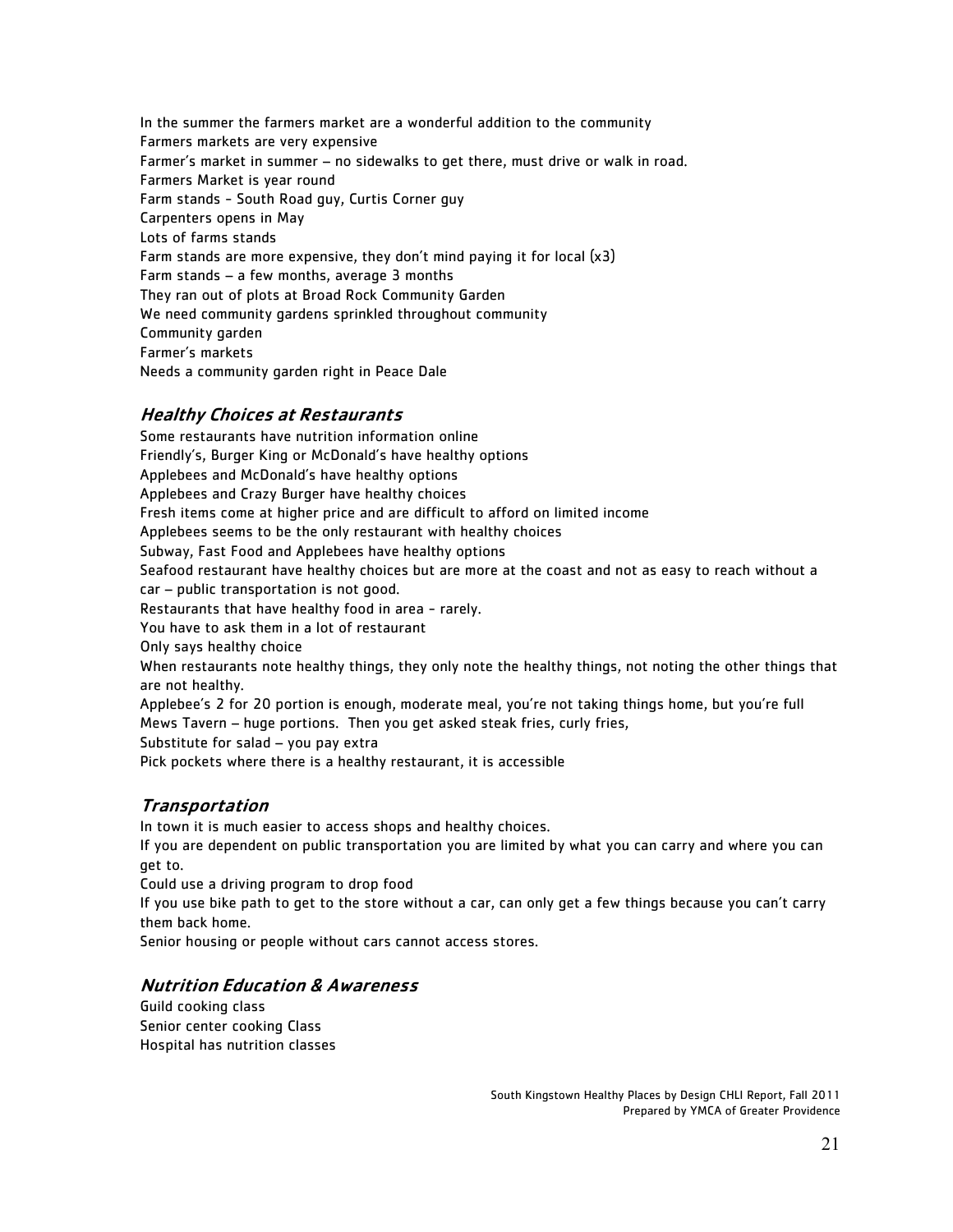School level – healthy eating – Chartwells; no vending machines, farm to school program, connecting everything we do to healthy food initiative in schools.

Longer lunch periods - there is only enough time for students to eat lunch. Belmont could not provide food for the Compass school based on money requirement and still be healthy and not cut corners Should be gardens at all the schools, learning how to grow, self-sustaining.

Limited opportunities for nutrition education in some neighborhoods.

Healthy info from school goes home

Healthy habits go to school

Kids get a choice at school, but you can only hope that they make the good choice

The schools is some support

Almost always stores offer healthy foods.

Healthy food at neighborhood gatherings is more and more likely to have healthy food options.

### Miscellaneous

I live on 108 – the motorcycle noise in this area is so loud – there should be laws passed restricting how loud that can be – if my car sounded like that I would be cited. If a tree gets too big then cut it down, people who are hooked up to breathing machines, trees go down then ambulance can't get to people. Likes archway of trees up north and thinks it's beautiful.

The trees on left coming out of Peace Dale House need to be cut back, they form a blind spot. More fire hydrants. 1 or 2 on South Road. Beth calls the fire department the Cellar savers because that's all that will be left.

We don't have a big homeless population, they are in the Welcome House – people not living on street. Pat says there are more than you think.

People are sometimes afraid to ask for help.

100% low income housing they know how to get it.

Seniors – sometimes don't want handouts, under porch

Some are new to low income

Everywhere Thundermist and Jonnycake have help applying for federal assistance

Jonnycake says people who are eligible for benefits do not access them; Thundermist referred to Kids Count information

### Town Support of Health & Wellness

Wellness committee, who is full time people, but entire job is not dedicated to wellness.

Parks & Recreation Director –job is dedicated to improving health and wellness in community; Parks Department salary is percent is out of town.

Bond was passed for Tuckertown, but not built

New leg of bike path

New comfort station – discussion resulted town v. state money

Nature Center at school–

St Dominics Property was purchased

Calming devises on Main Street

In highway budget we have sidewalk replacement

Extension of bike path

138 construction in works, but hasn't happened

Macarthur Blvd – Signs and bike markings are planned – Rex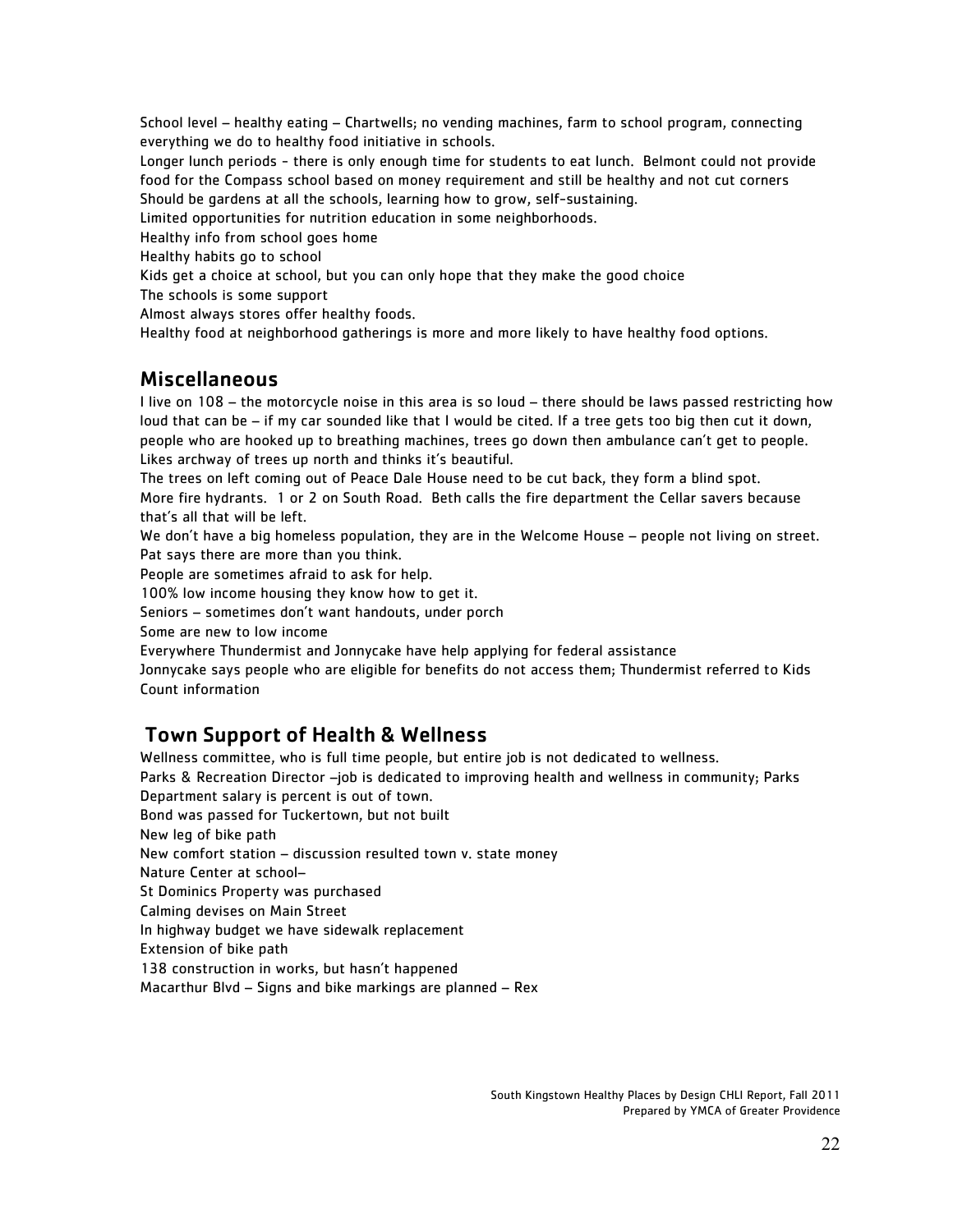# APPENDIX B CHLI Observation Tool Summaries

# Programs, Environment, Policy, Promotion & Safety

|                                                                                                                     | Almost<br>Everywhere    | <b>Usually</b> | <b>About Half</b> | Some places             | Rarely and N/A |
|---------------------------------------------------------------------------------------------------------------------|-------------------------|----------------|-------------------|-------------------------|----------------|
| Sidewalks are in good condition,<br>maintained, level & clear                                                       | 3                       | 15             | 8                 | 12                      | 5              |
| Bike routes are maintained & clear                                                                                  | 14                      | 20             |                   | 3                       | 3              |
| Sidewalks & bike routes are accessible<br>to people with disabilities                                               | 9                       | 16             | 6                 | 8                       | 4              |
| Are there curb cuts in the sidewalks?                                                                               | 7                       | 15             | 4                 | 11                      |                |
| Neighborhood parks, open spaces and<br>bike/walking paths are available near<br>public transit                      | 4                       | 14             | 5                 | 11                      | 6              |
| You can walk/bike to neighborhood<br>parks, open spaces and bike/walking<br>paths.                                  | $\overline{\mathbf{z}}$ | 16             | 8                 | $\overline{\mathbf{z}}$ | 5              |
| There are many parks, playgrounds,<br>stores, community centers, etc. within<br>walking distance of public transit. | 12                      | 11             | 5                 | 10                      | 5              |
| Sidewalks, parks & parking areas are<br>well lit.                                                                   | 1                       | 13             | 7                 | 11                      | 9              |
| Speed limits are enforced in the<br>neighborhood.                                                                   | 6                       | 5              | 6                 | 8                       | 14             |
| Drivers obey speed limits and yield to<br>pedestrians.                                                              | 1                       | 7              | 13                | 10                      | 10             |
| People who walk/bike during the day<br>feel safe.                                                                   | 4                       | 17             | 9                 | 10                      | 4              |
| People who walk/bike during the night<br>feel safe.                                                                 | 0                       | 8              | 7                 | 12                      | 13             |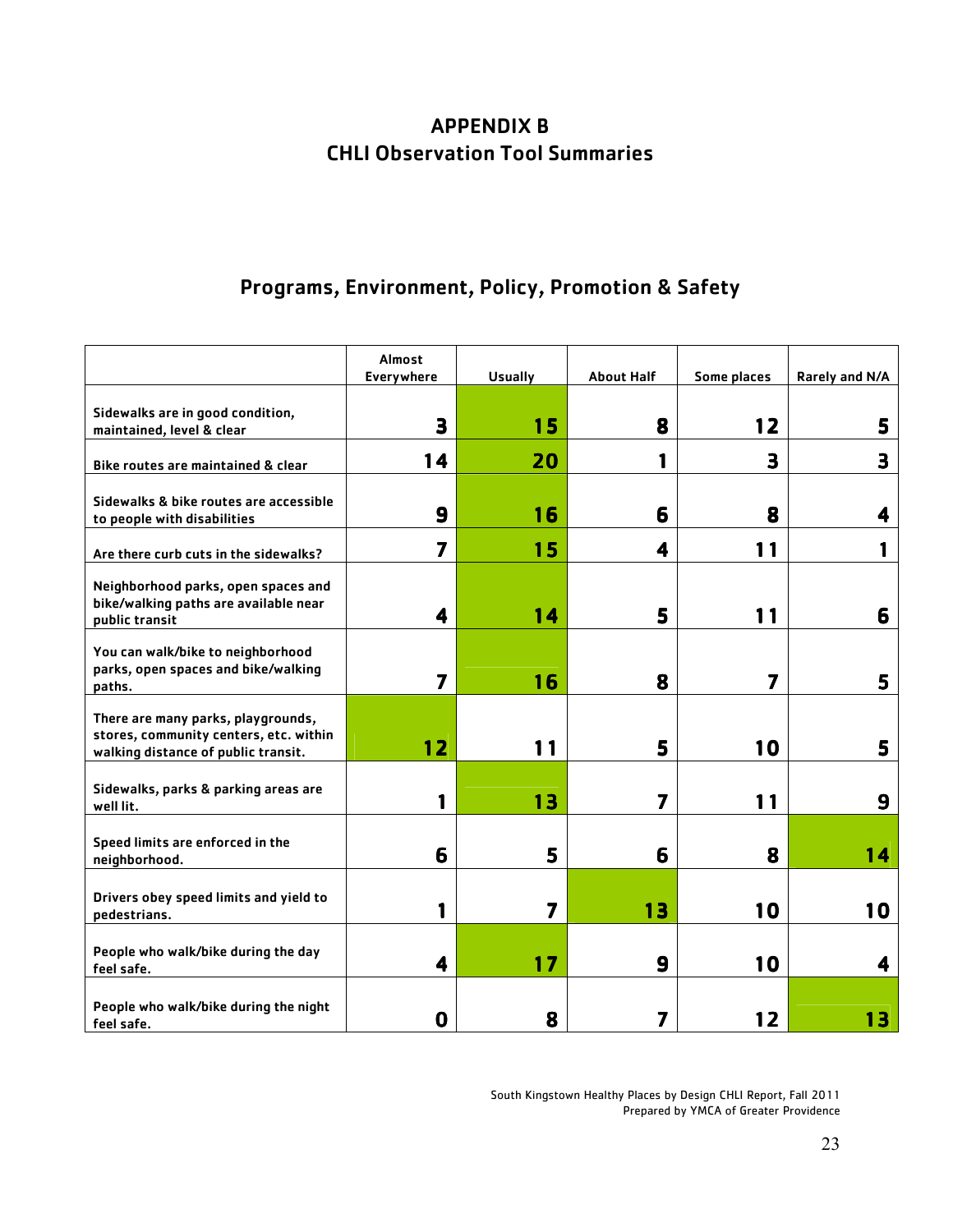### Food & Nutrition

|                                                                                                                                                           | <b>Almost Always</b> | <b>Usually</b>          | <b>About Half</b> | <b>Sometimes</b> | Rarely and N/A |
|-----------------------------------------------------------------------------------------------------------------------------------------------------------|----------------------|-------------------------|-------------------|------------------|----------------|
| Local food stores have a variety of<br>fresh veggies & fruits of good quality.                                                                            | 26                   | 13                      | 1                 | 2                | 0              |
| Local food stores have low-fat<br>products.                                                                                                               | 25                   | 15                      | 1                 | 0                | 1              |
| Local food stores have whole-grain<br>products.                                                                                                           | 24                   | 14                      | 1                 | 0                | 1              |
| <b>Food stores that DO have fresh fruits</b><br>& veggies, low-fat foods & whole-<br>grains are easily accessible by<br>walking/biking or public transit. | 16                   | 10                      | 8                 | 3                | 6              |
| Food stores have coupons, sales &<br>bargains for healthy foods & drinks<br>(vegetables, fruits, water, low-fat<br>milk, etc.)                            | 15                   | 7                       | 8                 | 8                |                |
| Food stores use displays & signs to<br>help people choose healthy food.                                                                                   | 6                    | 9                       | 8                 | 9                | 8              |
| Fresh fruits & vegetables are also<br>available from farmers markets,<br>community gardens and fruit & veggie<br>stands.                                  | 18                   | 14                      | 4                 | 4                | 3              |
| Local restaurants print nutrition<br>information on their menu.                                                                                           | 1                    | 6                       | 4                 | 13               | 17             |
| Local restaurants use photos of<br>healthy foods in signs & menus.                                                                                        | 0                    | $\overline{\mathbf{2}}$ | 7                 | 17               | 13             |
| Local restaurants that do support<br>healthy eating are available by<br>walking/biking/public transit.                                                    | 5                    | 6                       | 4                 | 8                | 17             |
| Neighborhood parks off on-site<br>gardens and/or farmers markets.                                                                                         | 1                    | 8                       | 8                 | 6                | 15             |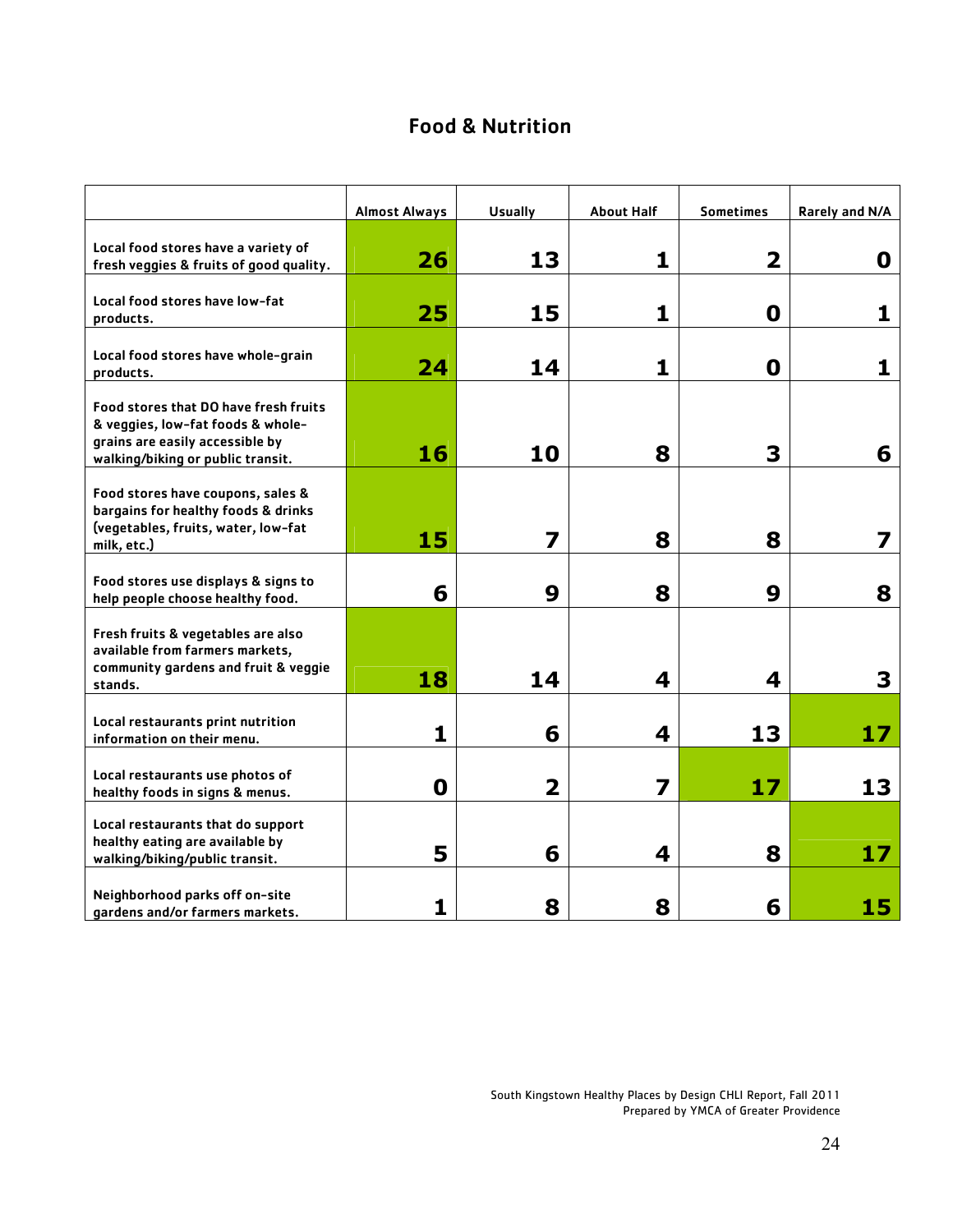# Physical Activity

|                                                                                                                  | <b>Almost</b><br>Everywhere | <b>Usually</b>  | <b>About Half</b> | Some places     | Rarely and N/A |
|------------------------------------------------------------------------------------------------------------------|-----------------------------|-----------------|-------------------|-----------------|----------------|
| Are there speed bumps, road, islands<br>or roundabouts?                                                          | 0                           | 5               | $\overline{2}$    | 15              | 10             |
| Are there crosswalk counters with<br>timer countdowns?                                                           |                             | 3               | 2                 | 8               | 13             |
| Are there crossing guards before &<br>after school?                                                              | 15                          | 10              | 2                 | 2               |                |
| The neighborhood has attractive<br>landscaping, attractive buildings,<br>views of the city, etc.                 | 6                           | 14              | 3                 | 7               |                |
| Parks & roads are free of significant air<br>pollution, noise pollution & litter.                                | 6                           | 13              | 4                 | 3               | З              |
| Parks & recreation centers are<br>available to people of ALL ages.                                               | 12                          | 13              | 4                 | 3               | 0              |
| Parks & recreation centers are<br>accessible to people with disabilities:<br>parking, entrances, bathrooms, etc. | 13                          | 11              | 0                 | 4               |                |
| Playgrounds are accessible to people<br>with disabilities.                                                       | 9                           | 9               | 4                 | 3               | 2              |
| Playgrounds have ramps or ground-<br>level play components.                                                      | 8                           |                 | 4                 | 5               | З              |
| Playgrounds have space around them.                                                                              | 13                          | 11              | $\bf{0}$          | 4               |                |
| Playgrounds are at an appropriate<br>height for people in wheelchairs.                                           | 3                           | 6               | 5                 | З               | 5              |
| There are free or low-cost public<br>swimming pools.                                                             |                             | 2               | 0                 | 5               | 22             |
| There are free or low-cost public<br>basketball courts.                                                          | 9                           | 13              | 1                 | 6               |                |
| There are free or low-cost public<br>baseball/softball fields.                                                   | 8                           | 14              | 1                 | 6               |                |
| There are free or low-cost public<br>tennis courts.                                                              | 13                          | 10 <sub>o</sub> | $\overline{2}$    | 10 <sub>1</sub> |                |